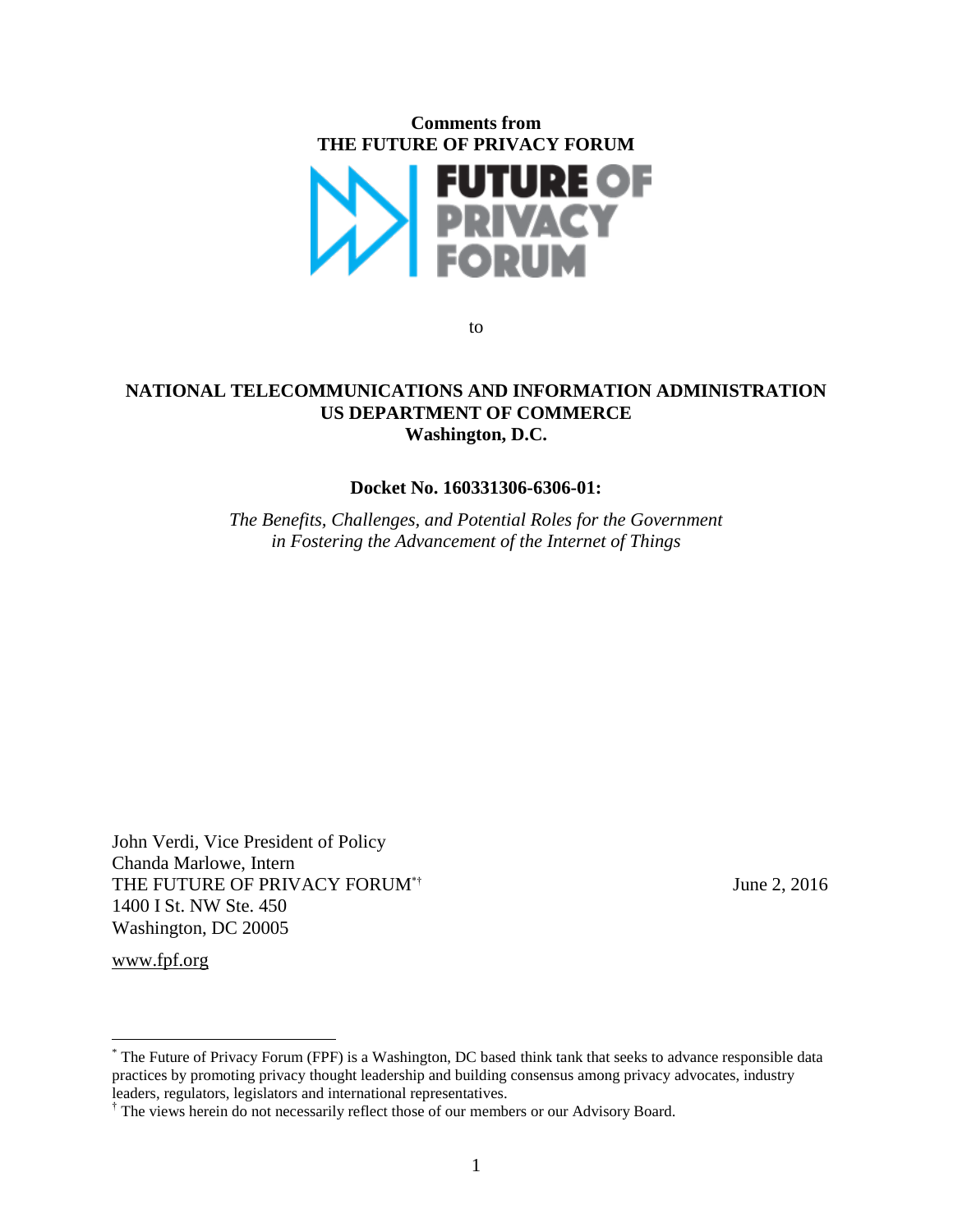# **I. Executive Summary**

The Future of Privacy Forum (FPF) appreciates the opportunity to provide these Comments in response to the NTIA's April 5, 2016 Request for Comment (RFC) on the benefits, challenges, and potential roles for the government in fostering the advancement of the Internet of Things  $(IoT)$ .

The Internet of Things has been a focus of FPF's work since our founding in 2008. FPF recognizes the enormous potential benefits to consumers and to society of the inter-connected applications offered through the Internet of Things.<sup>1</sup> FPF also recognizes the privacy and security challenges presented by the Internet of Things as technology evolves. FPF has worked, from the beginning, to ensure that privacy and security are integrated into those implementations of the Internet of Things that involve the collection and sharing of personal information. Starting with our original project on the smart grid, an early white paper on Privacy by Design in the smart grid (jointly authored with Information and Privacy Commissioner of Ontario, Ann Cavoukian,  $\text{Ph.D.}$ ),<sup>2</sup> and continuing to include our current work on "home devices,"<sup>3</sup> "wearables,"<sup>4</sup> "connected cars,"<sup>5</sup> "drones,"<sup>6</sup> and "smart stores,"<sup>7</sup> FPF has acquired experience and insights into the technologies and services associated with connected device ecosystems that we are pleased to share here.

FPF urges NTIA to consider:

 $\overline{a}$ 

 While many applications of the Internet of Things directly touch consumers and implicate privacy concerns, many applications have little or nothing to do with consumers and data privacy because they have no connection to an individual. For example, an oil company using sensors to monitor its Alaskan pipeline and a power generation company using sensors to predict and avoid potential failures are examples of machine-to-machine (M2M) connections that are not typically tied to individuals.

<sup>&</sup>lt;sup>1</sup> The array of consumer benefits coming from the Internet of Things was underscored by the focus on connected devices at the 2014 Consumer Electronics Show. *See, e.g.*, Kim Peterson*, "Internet of Things" All the Rage at Consumer Electronics Show*, CBSNews.com (Jan. 7, 2014 8:49 a.m.), http://www.cbsnews.com/news/internet-ofthings-all-the-rage-at-consumer-electronics-show/.

<sup>2</sup> Future of Privacy Forum & Information and Privacy Commissioner, Ontario, Canada, *Smart Privacy for the Smart Grid: Embedding Privacy into the Design of Electricity Conservation* (2009) [hereinafter *Smart Privacy for the Smart Grid*], *available at* http://www.ipc.on.ca/images/resources/pbd-smartpriv-smartgrid.pdf.

<sup>&</sup>lt;sup>3</sup> Future of Privacy Forum, Always On: Privacy Implications of Microphone-Enabled Devices (2016) (hereinafter *Always On*), *available at* https://fpf.org/wp-content/uploads/2016/04/FPF\_Always\_On\_WP.pdf.

<sup>4</sup> Future of Privacy Forum*, A Practical Paradigm for Wearables (*2015), *available at* [https://fpf.org/wp](https://fpf.org/wp-content/uploads/FPF-principles-for-wearables-Jan-2015.pdf)[content/uploads/FPF-principles-for-wearables-Jan-2015.pdf.](https://fpf.org/wp-content/uploads/FPF-principles-for-wearables-Jan-2015.pdf)

<sup>5</sup> Future of Privacy Forum*, The Connected Car and Privacy, Navigating New Data Issues* (2014) [hereinafter *The Connected Car*], *available at* https://fpf.org/wp-content/uploads/FPF\_Data-Collection-and-the-Connected-Car\_November2014.pdf.

 $6$  FPF is a member of a diverse subgroup of stakeholders, including leading privacy advocates, drone organizations and companies, and associations, which have proposed drone privacy best practices. *See Multi-Stakeholder Group Finalizes Agreement on Best Practices for Drone* Use, Future of Privacy Forum, [https://fpf.org/2016/04/22/progress-](https://fpf.org/2016/04/22/progress-on-drone-privacy-best-practices)

[on-drone-privacy-best-practices.](https://fpf.org/2016/04/22/progress-on-drone-privacy-best-practices)<br><sup>7</sup> FPF is providing leadership on the use of mobile location analytics in the retail environment and the associated privacy issues. *See Smart Stores*, Future of Privacy Forum, http://www.futureofprivacy.org/issues/smart-stores/.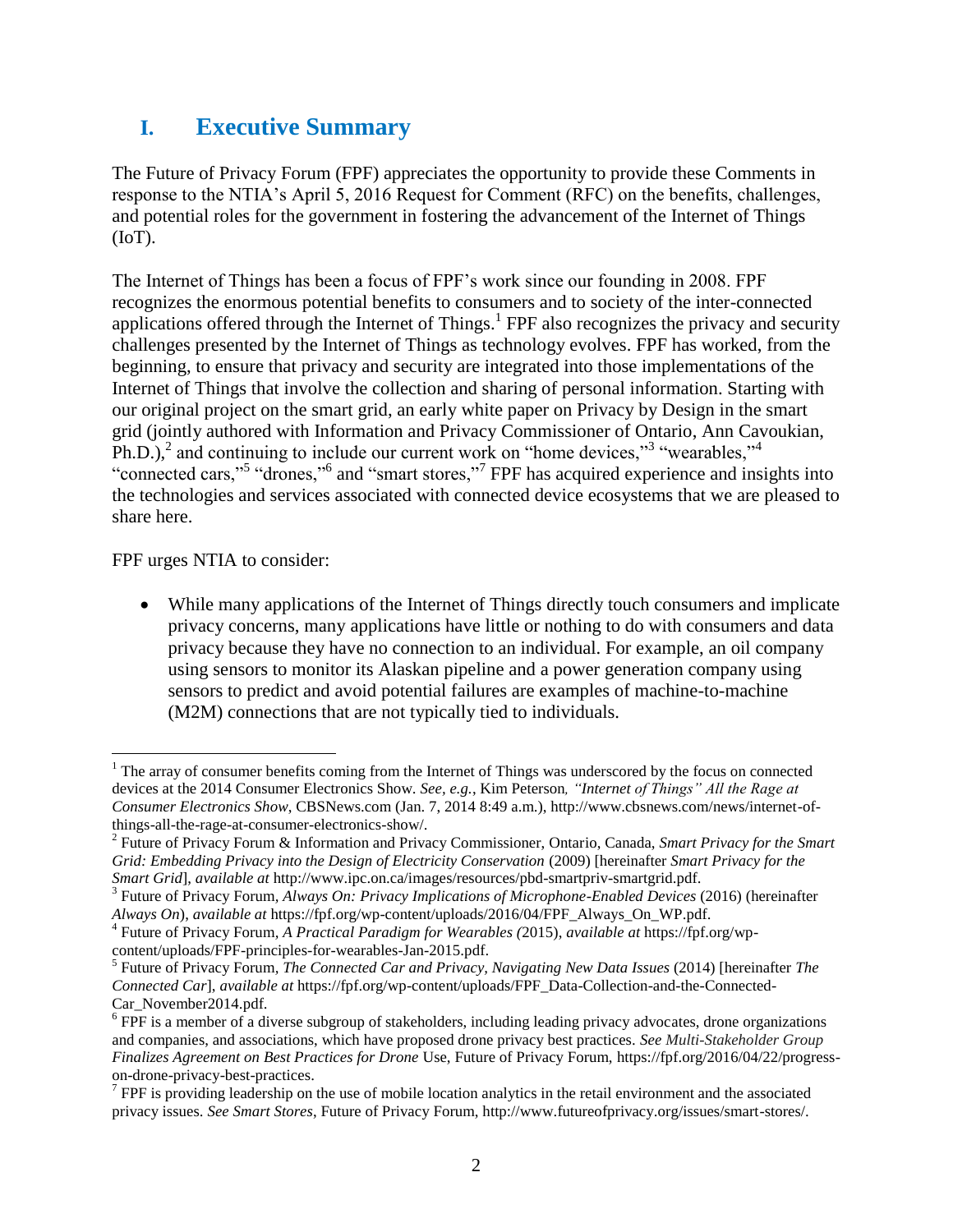- The Internet of Things presents a major opportunity to support the use of data in ways that will benefit disadvantaged populations and promote inclusion.
- Privacy safeguards are important, but they should be carefully calibrated in light of emerging technologies, business practices, and consumer behavior.
- FPF's experiences working with Smart Grid technology including FPF's "PrivacySmart" TRUSTed Smart Grid privacy seal – can serve as a useful example of how privacy and security can be integrated into the world of connected devices.
- Existing oversight mechanisms and privacy by design principles are well positioned to address many of the privacy concerns raised by the Internet of Things. Multistakeholder engagements may play a helpful role in focusing attention and resources on key issues (e.g. de-identification of IoT data), but the federal government should not pursue a legislative or regulatory agenda that targets IoT technologies, because a prescriptive, topdown approach would stifle meritorious, responsible uses of IoT technologies and data.

# **II. The Internet of Things & Privacy**

Not all IoT capabilities implicate privacy concerns. While many applications of the Internet of Things directly touch consumers and implicate privacy concerns, many applications have little or nothing to do with consumers and data privacy because they have no conceivable connection to an individual.<sup>8</sup> An oil company using sensors to monitor its Alaskan pipeline and a power generation company using sensors to predict and avoid potential failures are examples of machine-to-machine (M2M) connections that are not tied to an individual.<sup>9</sup> It is important that the NTIA understand and distinguish between the consumer and non-consumer uses of connected devices to ensure that policies do not unduly impact industrial uses of connected devices.

Many IoT applications of the Internet of Things *do* involve consumers and consumer privacy. This connectivity can provide substantial benefits for research and analytics, and can be applied in multiple ways that will benefit society and individuals. From traffic management to healthcare improvements, there is a wide range of possible benefits that can be derived from information networks created by the Internet of Things. There is the potential to improve personal safety, improve public safety, increase consumer convenience, provide environmental benefits and promote business innovation. These benefits will occur when industry is able to layer applications on top of connected devices and create a network of smart systems.

Maximizing such benefits necessarily will require collecting, retaining, and sharing information in new ways. Information sharing on the scale required by the Internet of Things implicates

 $\overline{a}$ <sup>8</sup> Kishore Swaminathan, *Toasters, Refrigerators and the Internet of Things*, Accenture (Mar. 2012),

http://www.accenture.com/us-en/outlook/Pages/outlook-journal-2012-toasters-refrigerators-internet-things.aspx. 9 *Id.*; *see also 50 Sensor Applications for a Smarter World*, Libelium, http://www.libelium.com/

top\_50\_iot\_sensor\_applications\_ranking/ (last visited May 31, 2013).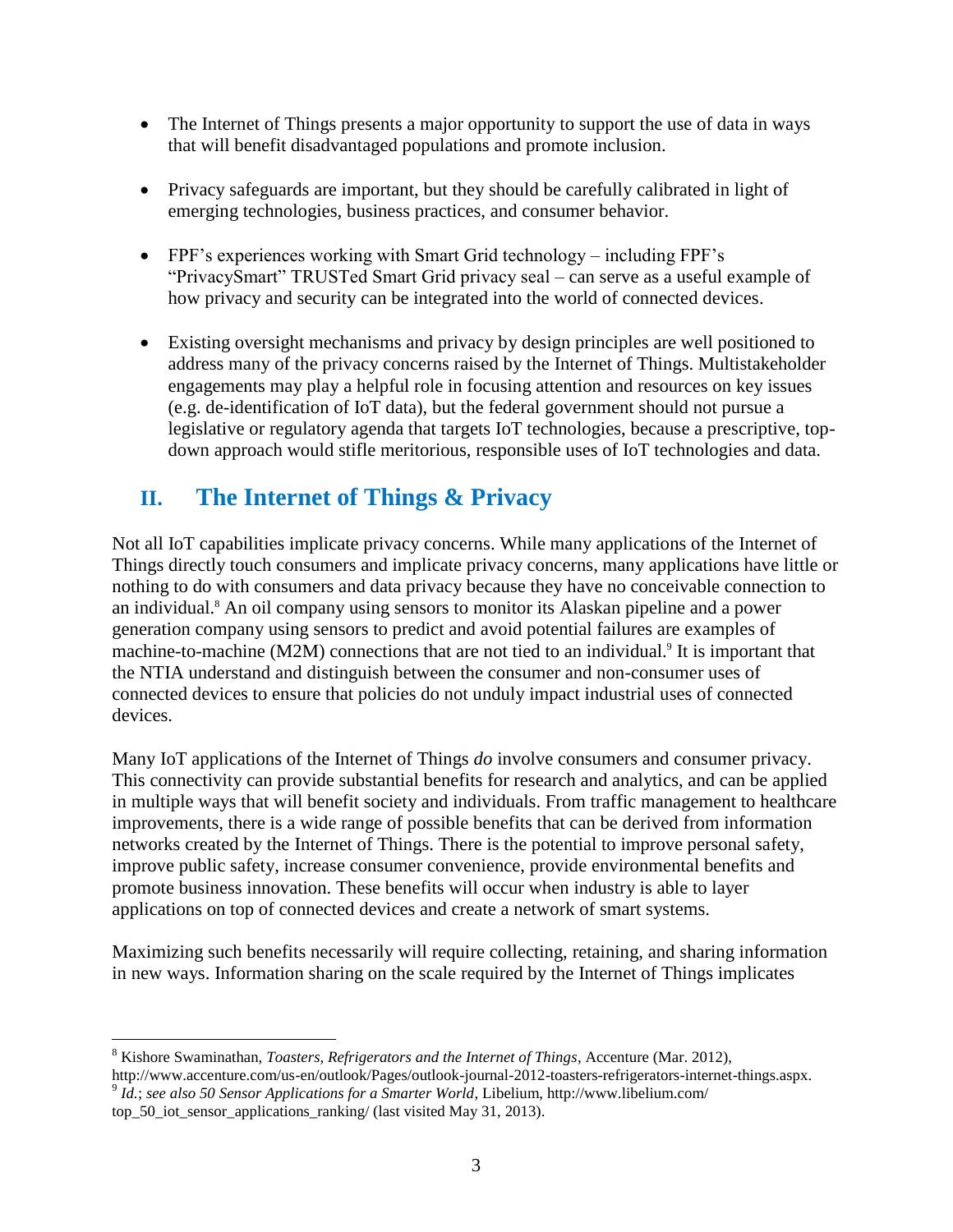privacy risks and security concerns that have not been traditionally associated with household items and vehicles.

If there are lax controls and insufficient oversight over the collection of personal information through connected devices, consumers will lose trust in the evolving technologies. Even with proper controls and oversight, helping consumers understand the benefits from these innovations and the protections in place is important lest they feel that personal control has been sacrificed for corporate gain.<sup>10</sup> With consumer trust in mind, European Commission Vice-President responsible for the EU Digital Agenda Neelie Kroes has cautioned that industry "cannot innovate in a bubble if citizens are not coming along for the journey."<sup>11</sup>

In short, business-developed standards designed to address security and privacy issues are needed to ensure that the Internet of Things achieves its full potential.<sup>12</sup>

The Fair Information Practice Principles (FIPPs) have long provided the foundation of consumer privacy protection in this country, and still embody core privacy values. However, the Internet of Things raises new issues around the FIPPs.

At their core, the FIPPs articulate basic protections for handling personal data: (1) Transparency, (2) Individual Control, (3) Respect for Context, (4) Security, (5) Access and Accuracy, (6) Focused Collection, and (7) Accountability.<sup>13</sup> Over time, as technologies and the global privacy context have changed, the FIPPs have been presented in different ways with different emphases.<sup>14</sup> The FIPPs are not meant to establish a rigid set of guidelines for the processing of information. Instead, they are designed to serve as high-level guidelines.

While the traditional mechanisms—such as presentations of detailed privacy policies and prompts for consents—have served to promote the FIPPs in many contexts, new mechanisms may be appropriate for some implementations of the Internet of Things.<sup>15</sup> Accordingly, we urge policymakers to enable the adaptation of these fundamental principles in ways that reflect

<sup>&</sup>lt;sup>10</sup> See generally Jenifer S. Winter, Privacy and the Emerging Internet of Things: Using the Framework of Contextual Integrity to Inform Policy (2012), available at http://www.ptc.org/ptc12/images/papers/

upload/PTC12\_W1\_Jenifer%20Winter%20(Paper).pdf (published in the Pacific Telecommunications Council Conference Proceedings 2012).

<sup>&</sup>lt;sup>11</sup> Neelie Kroes, Vice-President of the European Commission responsible for the Digital Agenda, As the IoT Matures Into a Connected Society, Speech at the High-level Internet of Things Conference (May 16, 2011), available at http://ec.europa.eu/information\_society/newsroom/cf/itemlongdetail.cfm?item\_id=7008.

<sup>&</sup>lt;sup>12</sup> See Make IoT Reach its Full Potential: Why Businesses Need to Work Together, MICROSOFT FOR WORK, (August 24, 2014), https://blogs.microsoft.com/work/2014/08/24/make-iot-reach-its-full-potential-why-businesses-need-towork-together/#sm.000002fcrlcqv4fsex2xe579cjxxf.

<sup>13</sup> *See*, *e.g.*, The White House, *Consumer Data Privacy in a Networked World* (Feb. 2012); OECD, OECD Guidelines Governing the Protection of Privacy and Transborder Flows of Personal Data 14 (2013), available at http://www.oecd.org/sti/ieconomy/2013-oecd-privacy-guidelines.pdf.

<sup>&</sup>lt;sup>14</sup> See id; Edith Ramirez, The Privacy Challenges of Big Data: A View from the Lifeguard's Chair, Keynote Address by FTC Chairwoman Edith Ramirez, Technology Policy Institute Aspen Forum (Aug. 19, 2013), available at http://www.ftc.gov/speeches/ramirez/130819bigdataaspen.pdf

<sup>&</sup>lt;sup>15</sup> See Fred H. Cate et al., Data Protection Principles for the 21st Century: Revising the 1980 OECD Guidelines 7 (2013).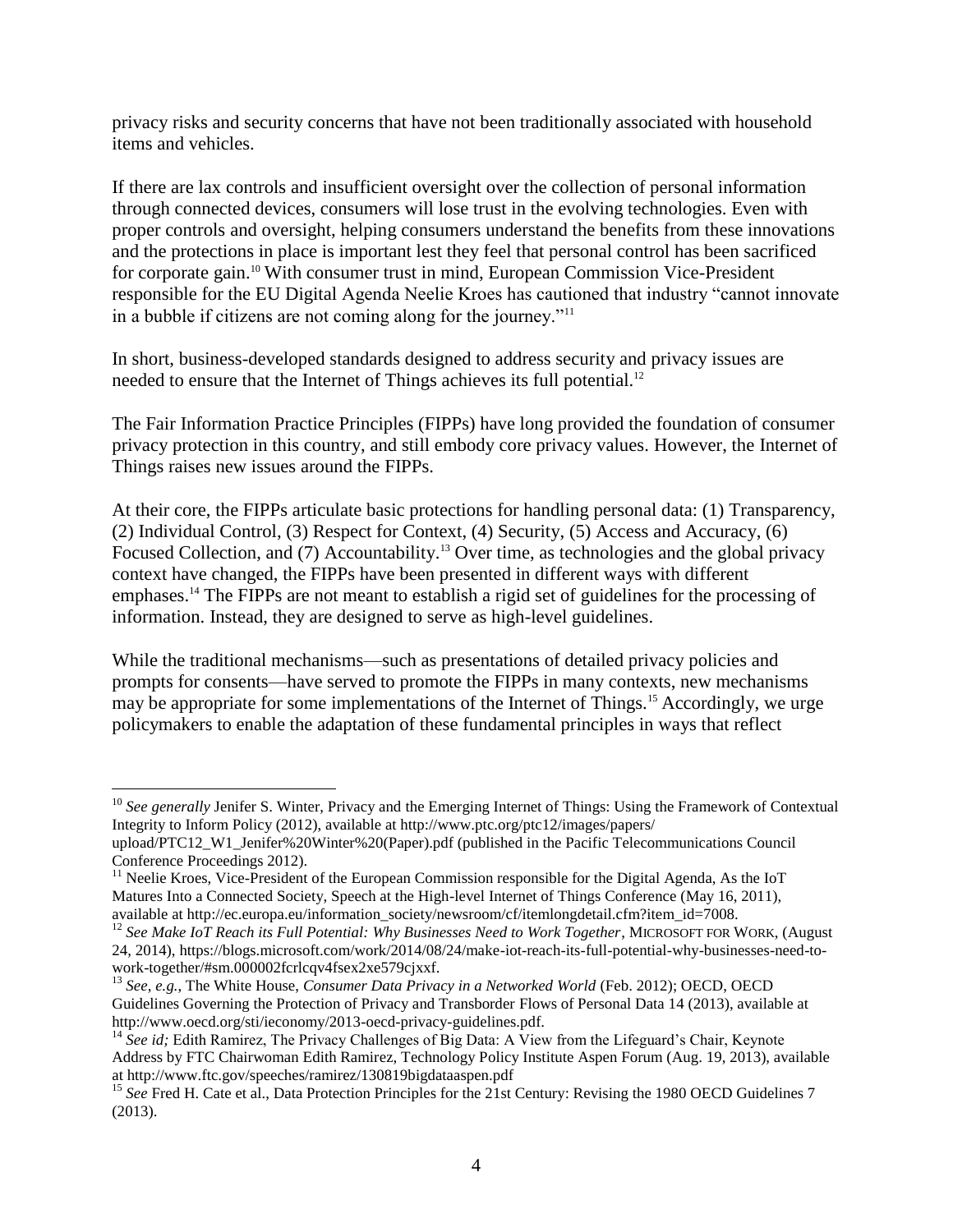technological and market developments. New issues around the FIPPs can be addressed with openness to flexibility and new forms of notice.

# **III. The Internet of Things & Inclusion**

In past papers,<sup>16</sup> we have discussed how traditional privacy principles can provide useful guidance when developing data practices on the Internet of Things and how new technologies require new implementation approaches or different applications of those underlying principles. Here, we would like to highlight inclusion-related benefits. As we add privacy restrictions, we want to support the use of data in ways that will benefit disadvantaged populations.

When the nonprofit Pew Research Center queried more than 1,600 experts on the subject, 83 percent predicted the Internet of Things will "have widespread and beneficial effects on the everyday lives of the public by  $2025.^{17}$  Among other advantages, IoT devices are widely expected to improve public health by keeping patients in closer touch with doctors, reduce highway deaths by automatically braking vehicles to avoid crashes, and boost food supplies by helping farmers tend their crops.

IoT can improve the day-to-day quality of life for citizens – even those who are not connected to the Internet, who don't know what IoT is, or who may not be able to afford IoT-enabled technology, including disadvantaged groups and rural communities. Specific examples are below.

### **For people who are visually impaired:**

- $\bullet$  the OrCam,<sup>18</sup> a wearable video camera that is designed for the visually impaired, translates text to audio in real time.
- $\bullet$  dot, <sup>19</sup> the world's first braille smart watch, features a series of dull pins that rise and fall at customizable speeds and allows users to read text messages and e-books.
- cloud-connected insoles, developed at MIT Media Lab, work with a mobile device to help the user navigate a city without looking at a smartphone for directions.<sup>20</sup>
- home automation applications, like Nest, allow for easy control of appliances and the home thermostat, all with the touch of a button on a smart phone.<sup>21</sup>
- iRobot's Roomba,<sup>22</sup> a smart vacuum cleaner equipped with a system of software and sensors, can find its way around a home of any shape or size.

<sup>16</sup> *See*, *e.g.*, *Smart Privacy for the Smart Grid*, *supra* note 3; *Always On*, *supra* note 4; *The Connected Car*, *supra*  note 6.

<sup>17</sup> Pew Research Center, *The Internet of Things Will Thrive by 2025* (2014), *available at* http://www.pewinternet.org/files/2014/05/PIP\_Internet-of-things\_0514142.pdf.

<sup>18</sup> *OrCam – See for Yourself,* OR CAM, http://www.orcam.com/ (last visited May 20, 2016).

<sup>&</sup>lt;sup>19</sup> *The First Braille Smartwatch*, DOT, [http://fingerson.strikingly.com](http://fingerson.strikingly.com/) (last visited May 20, 2016).

<sup>20</sup> Emily Gertz, *Toe Tickling Let you Navigate the City by Touch*, POPULAR SCIENCE, (May 20, 2016) [http://www.popsci.com/article/gadgets/toe-tickling-shoes-let-you-navigate-city-touch.](http://www.popsci.com/article/gadgets/toe-tickling-shoes-let-you-navigate-city-touch) (The SuperShoes insoles include small motors that tickle the wearer's toes to indicate which direction to walk, a microcontroller, and a lowpower Bluetooth transmitter that wireless connects the insoles with the user's smartphone.)

<sup>21</sup> *Nest app – Your Home in Your Hand*, NEST[, https://nest.com/app/](https://nest.com/app/) (last visited May 20, 2016); Global Initiative for Inclusive Information and Communication Technologies, *Internet of Things: New promises for Persons with Disabilities* (2015).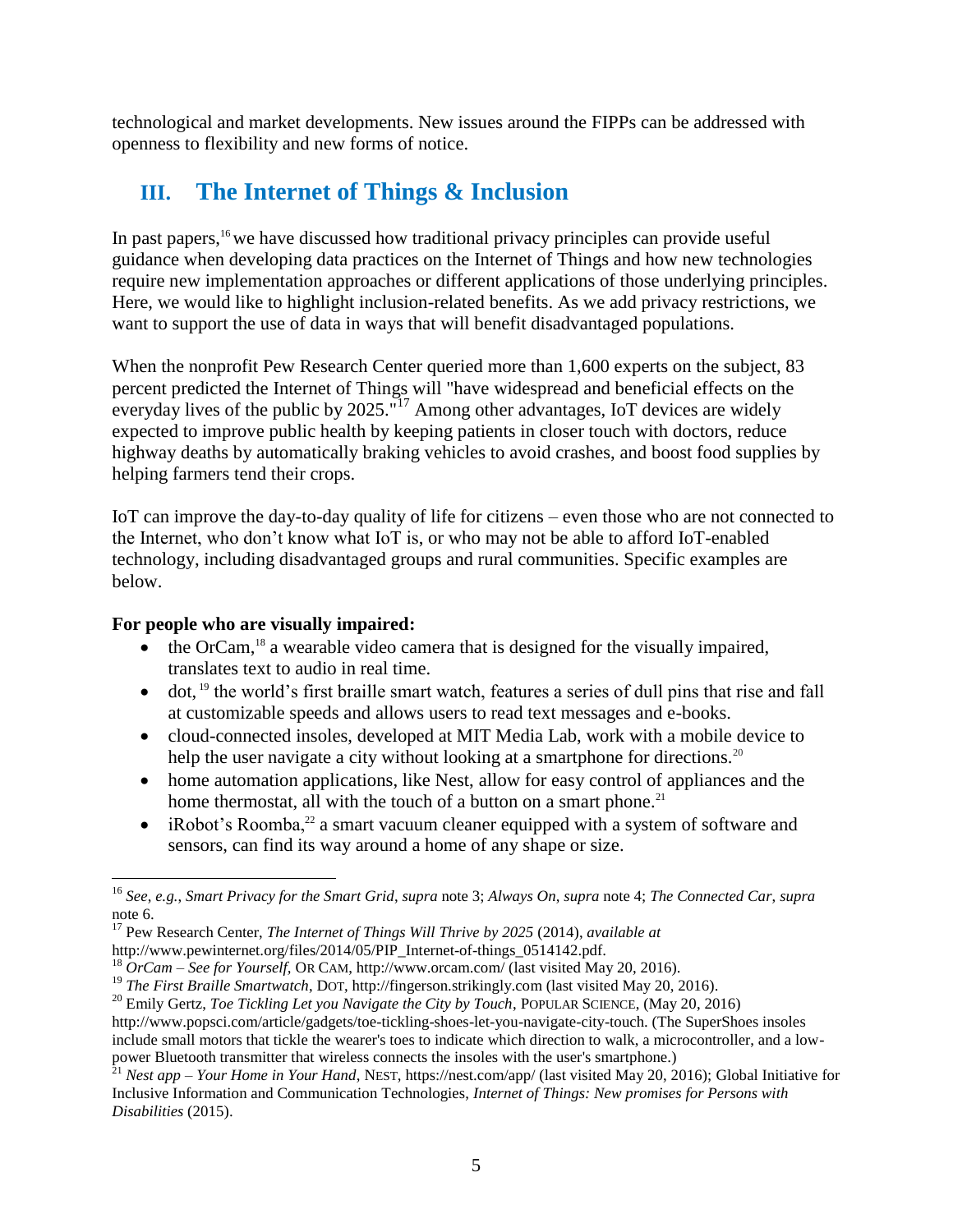#### **For people with mobility-related disabilities:**

- smart home technology allows users to control things in his or her home that may be physically difficult to reach, such as lights, door locks or security systems.<sup>23</sup>
- connected cars are an accessibility tool. $^{24}$
- indoor location mapping will allow the user to immediately identify the location of various services, including ramps, accessible services, and escalators and elevators in public places.<sup>25</sup>

### **For people who are deaf or hard of hearing:**

Ring,<sup>26</sup> a connected doorbell and home security solution, alerts users to motion as soon as it's detected, so they can remotely monitor their door*.* 

### **For older adults and the elderly:**

 $\bullet$  sensors from San Francisco-based Lively<sup>27</sup> alert relatives when an older family member fails to take medicine, eat or return home from a walk.

#### **For those with health concerns:**

- MedTronic's Continuous Glucose Monitoring, <sup>28</sup> a wearable device, displays a constant reading of a diabetic's blood glucose level. (A tiny electrode is inserted under the skin, which then transmits the glucose reading via wireless radio frequency to a display device.) Reports may be shared with parents, reducing risk of child death, and with care providers, leading to lower complications.
- Ralph Lauren's Polo Tech Shirt,  $29$  a shirt with conductive threads woven into it and a small snap-on module that weighs less than 1.5 ounces, relays information like heart rate and breathing data to a Bluetooth-connected iPhone or iPad.

### **For the infirm:**

 General Electric (GE) Healthcare has developed technology to keep hospitals more sanitary and to reduce medical errors. GE's technology, for example, can determine whether soap and sanitizer dispensers are used by medical personnel before and after seeing a patient.<sup>30</sup>

<sup>22</sup> *Roomba – Your Partner for a Cleaner Home,* IROBOT, [http://www.irobot.com](http://www.irobot.com/) (last visited May 20, 2016).

<sup>23</sup> Global Initiative for Inclusive Information and Communication Technologies, *Internet of Things: New promises for Persons with Disabilities* (2015).

<sup>24</sup> *Id.;* Paul Stenquist, *In Self-Driving Cars, a Potential Lifeline for the Disabled*, INTERNATIONAL NEW YORK TIMES (November 7, 2014), http://www.nytimes.com/2014/11/09/automobiles/in-self-driving-cars-a-potential-lifeline-forthe-disabled.html? r=0.

<sup>25</sup> *Id.*

<sup>26</sup> *Never Miss a Visitor,* RING, https://ring.com (last visited May 20, 2016).

<sup>27</sup> *Lively 24/7 Emergency Medical Alert System,* LIVE!Y, http://www.mylively.com/how-it-works (last visited May 20, 2016).

<sup>28</sup> *Continuous Glucose Monitoring,* MEDTRONIC, http://www.medtronicdiabetes.com/products/continuous-glucosemonitoring (last visited May 20, 2016); Global Initiative for Inclusive Information and Communication Technologies, *Internet of Things: New promises for Persons with Disabilities* (2015).

<sup>&</sup>lt;sup>29</sup> The PoloTech Shirt, RALPH LAUREN,<http://press.ralphlauren.com/polotech/> (last visited May 20, 2016).

<sup>30</sup> *See GE Scientists Develop Multi-sensing Handheld Probe to Assess and Prevent Pressure Ulcer Formation During Hospital Stays*, GE GLOBAL RESEARCH (March 19, 2015), http://www.geglobalresearch.com/news/press-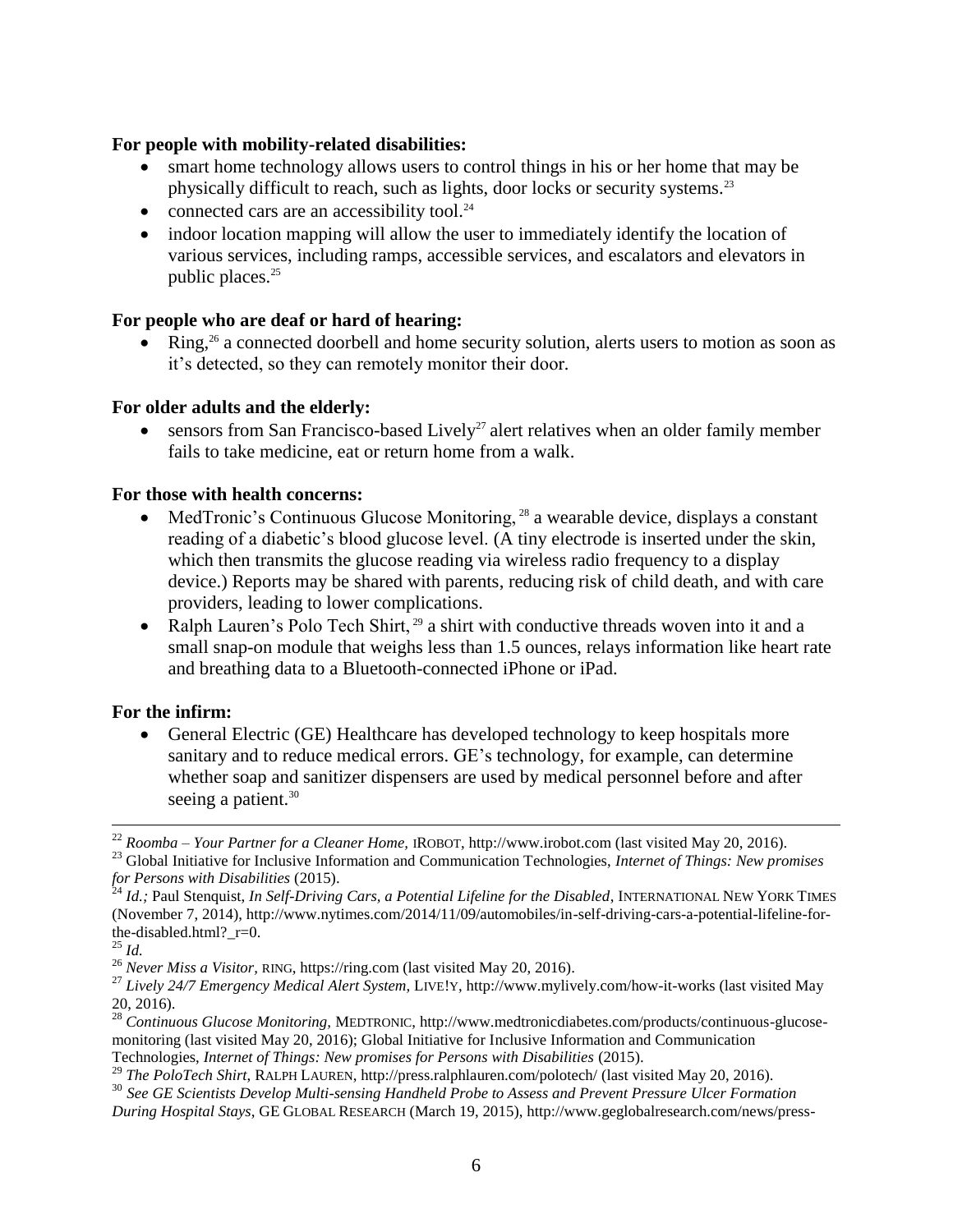- GE Healthcare technology can also track when patients get in and out of bed to help prevent falls, monitor clinical roundups to ensure that clinicians check in on patients at least once per hour, and revolutionize the protocol for preventing and treating painful pressure ulcers.<sup>31</sup>
- [AiCure,](https://www.aicure.com/)<sup>32</sup> a company that combines video facial recognition and artificial intelligence, can help confirm that patients have taken their medication.

#### **For the economically disadvantaged:**

- smart meters offer access to detailed consumption data that can assist customers in managing their energy usage, which may save customers money on their energy bills.<sup>33</sup>
- M2M technology, integrated with new payment platforms, is expanding access to credit by enabling two new payment methods: pay-as-you-go ("PAYG") asset financing, which allows consumers to pay for products over time, and prepaid, where consumers pay for services on an as-needed basis.<sup>34</sup>

#### **For farmers in rural communities:**

- crop sensors can offer precise information about what amounts of fertilizers and pesticides are needed. This information can be fed directly into application machines that automatically dispense the correct amounts of each, which will save the farmer money.<sup>35</sup> sensors in the soil can also provide data for more efficient irrigation.<sup>36</sup> Hahn Family Wines, a family-owned winery based in the Santa Lucia Highlands in California's Monterey County, for example, "has launched a pilot project with Verizon that uses sensor data and analytics to conserve resources and add precision to watering and fertilizing five six-acre blocks at the company's 1,000-acre vineyard."<sup>37</sup>
- sensors embedded in equipment transmit real-time data and alert farmers to any needed maintenance before a breakdown occurs.<sup>38</sup>
- drones with optical and multi-spectral sensors allow farmers to gather vast amounts of data and remotely monitor the health of their crops. Using this data, farmers can easily assess crop conditions using the Normalized Difference Vegetation Index (NDVI), which has its roots in the space program and measures variances in vegetation.<sup>39</sup>

 $\overline{a}$ 

 $^{36}$   $\bar{I}$ *d*.

releases/ge-scientists-develop-multi-sensing-handheld-probe-to-assess-and-prevent-pressure-ulcer-formationduring-hospital-stays; *GE Healthcare and Summerville Medical Center Hail AgileTrac Success*, GE HEALTHCARE (April 12, 2013), http://newsroom.gehealthcare.com/ge-healthcare-and-summerville-medical-center-hail-agiletracsuccess/.

<sup>31</sup> *Id.*

<sup>32</sup> *Do you know if your patients are taking their medicine? We do*, AICURE, https://www.aicure.com/.

<sup>33</sup> *Smart Privacy for the Smart Grid*, *supra* note 3.

<sup>34</sup> Pat Wilson & Stephanie Pow, Financial Inclusion and the Internet of Things: How Smart Machines Can Benefit the Poor, NEXT BILLION (August 4, 2015), http://nextbillion.net/financial-inclusion-and-the-internet-of-things/. <sup>35</sup> Christopher Long, *Internet of Things Not Just for Cities*, NEXT BILLION (Nov. 10, 2015),

[http://www.govtech.com/fs/internet/Internet-of-Things-Not-Just-for-Cities.html.](http://www.govtech.com/fs/internet/Internet-of-Things-Not-Just-for-Cities.html)

<sup>37</sup> Verizon, *State of the Market: Internet of Things 2016* (2016),

http://www.verizon.com/about/sites/default/files/state-of-the-internet-of-things-market-report-2016.pdf

<sup>38</sup> Christopher Long, *Internet of Things Not Just for Cities*, NEXT BILLION (Nov. 10, 2015),

[http://www.govtech.com/fs/internet/Internet-of-Things-Not-Just-for-Cities.html.](http://www.govtech.com/fs/internet/Internet-of-Things-Not-Just-for-Cities.html)

<sup>38</sup> *Id.*

<sup>39</sup> *Id*.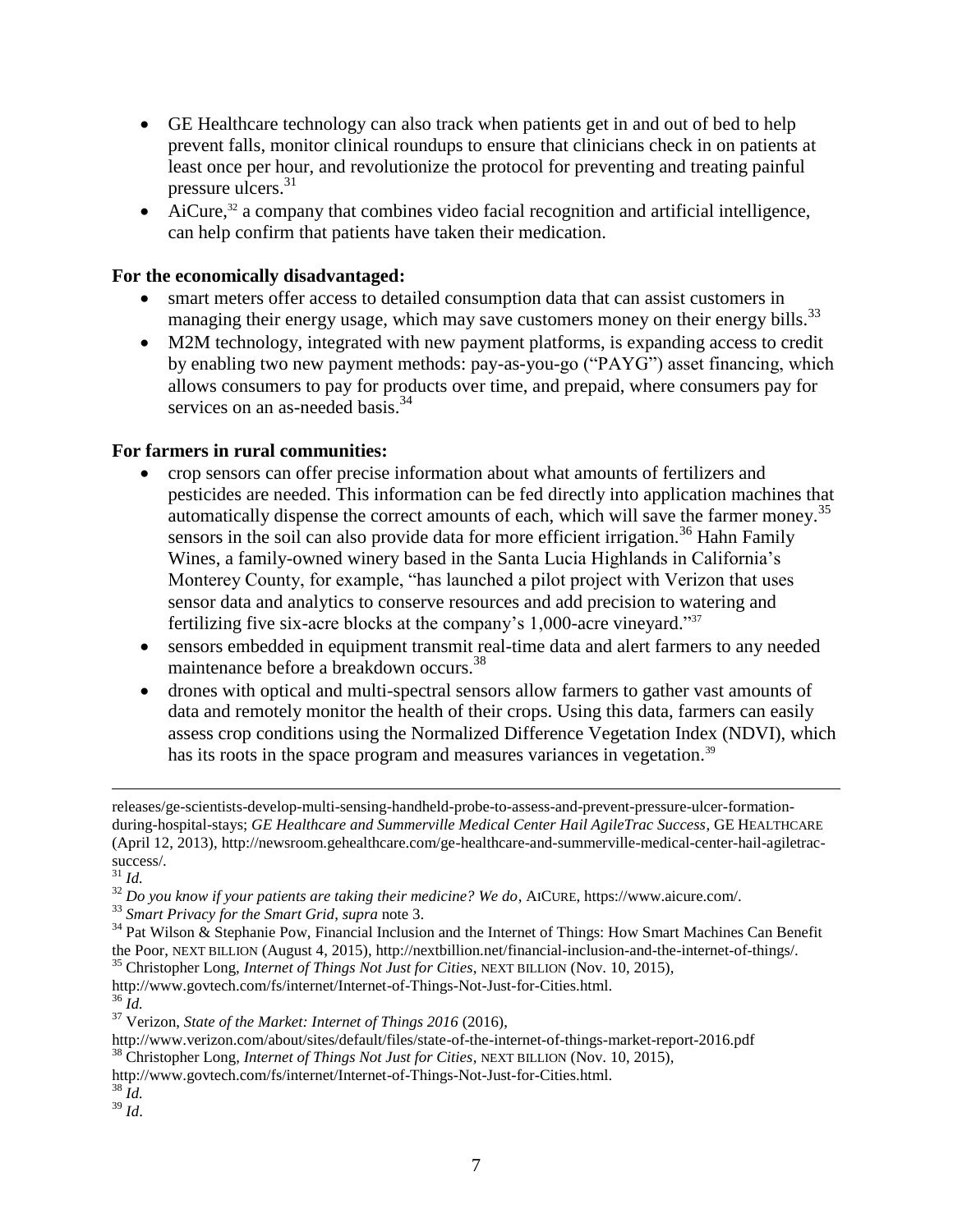drones mounted with thermal sensors can fly over herds of cattle and identify sick livestock by body temperature."<sup>40</sup>

# **IV. The Benefits and Challenges Posed by the Internet of Things**

#### *a. Smart Grid*

FPF's experiences in working with Smart Grid technology show how privacy and security can become integrated into the world of connected devices.<sup>41</sup> Efforts are underway to modernize and make the current electrical grid "smarter" through the collection of data about consumer energy usage. Modernization will include new smart meters that can record detailed information about energy consumption, and smart appliances, such as thermostats, clothes washers, dryers, microwaves, hot water heaters, and refrigerators. Deploying these devices into households promises substantial benefits.

By themselves, smart meters offer access to detailed consumption data that can assist customers in managing their energy usage, which may save customers money on their energy bills. Smart meters provide greater efficiencies with regard to meter reading, faster handling of service orders, better management of outages, enhanced customer service capabilities, quicker resolution of billing issues, reduced meter tampering and better support for electric and plug-in hybrid electric vehicles. Smart meters also provide benefits beyond those measured at the individual and utility level. Society receives benefits from the more efficient operation of the electric grid, including reduced environmental impacts and reduced energy costs.

However, the collection, retention, and sharing of vast amount of data about individual energy consumption also comes with potential privacy risks. As noted above, together with Ann Cavoukian, Ph.D., Information and Privacy Commissioner of Ontario, FPF published a White Paper entitled *Smart Privacy for the Smart Grid: Embedding Privacy into the Design of Electricity Conservation*. <sup>42</sup> In that paper, we noted that providing consumer access to energyrelated information and offering dynamic pricing schemes based on individual energy use will "increase the level of personal information detail available as well as the instances of collection, use and disclosure of personal information."<sup>43</sup> As a result, electric utilities and ultimately other entities will gain access to information about what customers are using, when they are using it and what devices are involved. An individual's electricity usage profile could become a rich source of behavioral information on a granular level:

Whether individuals tend to cook microwavable meals or meals on the stove; whether they have breakfast; the time at which individuals are at home; whether a house has an alarm system and how often it is activated; when occupants usually shower; when the TV and/or computer is on; whether appliances are in good condition; the number of gadgets in the home; if the home has a washer and dryer

 $\overline{a}$ <sup>40</sup> *Id.*

<sup>41</sup> *Smart Privacy for the Smart Grid*, *supra* note 3.

<sup>42</sup> *Id.*

<sup>43</sup> *Id.* at 9.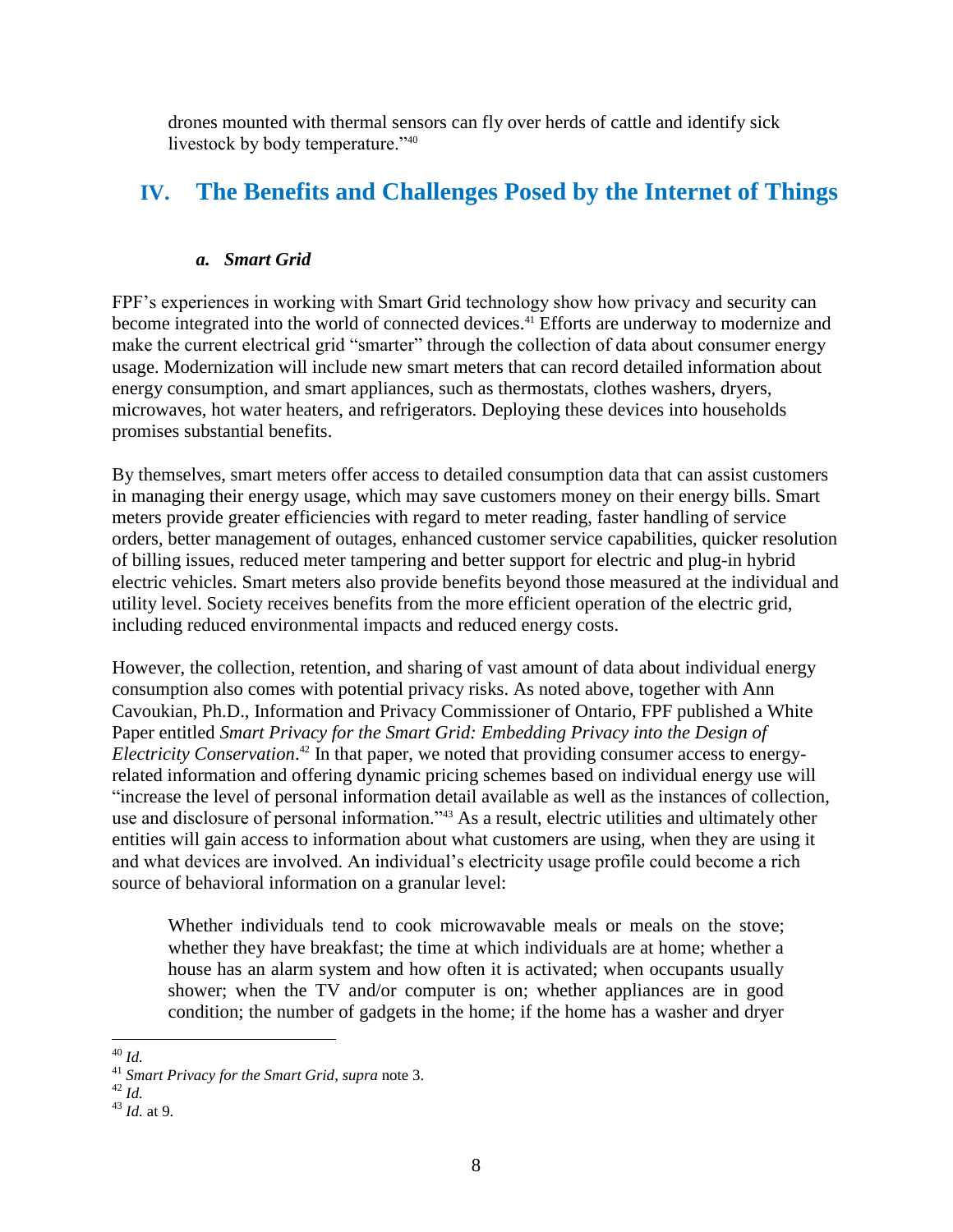and how often they are used; whether lights and appliances are used at odd hours, such as in the middle of the night; whether and how often exercise equipment such as a treadmill is used. Combined with other information, such as work location and hours, and whether one has children, one can see that assumptions may be derived from such information.<sup>44</sup>

This information, and the insights derived from it, can be used to the benefit of individuals and society. Or the information can be used in ways that raise concerns about individual privacy.

One of the key lessons FPF learned during our work on the smart grid was that there is great need for flexibility in determining how notice and consent mechanisms should be presented to consumers activating smart grid devices. These devices could be operated by mobile apps or come in the form of a smart thermostat or a transistor on the side of a hot water tank. Some state utility commissions thought that notice of data practices should be provided by requiring that consumers provide formal consent, sometimes even in notarized form, before enabling a device to access smart meter data held by the utilities. This consent mechanism would have proven burdensome for consumers who wanted to purchase and easily activate their equipment.

FPF convened the first smart grid privacy conference in Washington, D.C. and submitted comments on smart grid issues to the California, Colorado and Minnesota public utilities commissions. FPF supports creative approaches to the challenges raised by the smart grid.

To that end, FPF developed a first-of-its-kind privacy seal program powered by TRUSTe for companies providing services to consumers that rely on energy data.<sup>45</sup> The guidelines promote user control and rely upon the FTC's FIPPs.<sup>46</sup> FPF's "PrivacySmart" TRUSTed Smart Grid privacy seal requires that consumers provide affirmative consent to data practices, but the seal allows device providers flexibility to demonstrate that they are able to achieve this consent in meaningful ways.

The Department of Energy (DOE) has released a set of standards to guide privacy practices within the smart grid as well.<sup>47</sup> The purpose of the DOE Privacy Voluntary Code of Conduct (VCC) is to describe principles for voluntary adoption that

- (1) encourage innovation while appropriately protecting the privacy and confidentiality of Customer Data and providing reliable, affordable electric and energy-related services;
- (2) provide customers with appropriate access to their own Customer Data; and
- (3) do not infringe on or supersede any law, regulation or governance by any applicable federal, state, or local regulatory authority.<sup>48</sup>

<sup>45</sup> The Future of Privacy Forum and TRUSTe Launch a Smart Grid Privacy Seal Program,

 $\overline{a}$ <sup>44</sup> *Id.* at 10-11.

[https://fpf.org/issues/smart-grid/.](https://fpf.org/issues/smart-grid/)

<sup>46</sup> *Id.*

<sup>&</sup>lt;sup>47</sup> United States Department of Energy, Data Privacy and the Smart Grid: A Voluntary Code of Conduct (2015), available at

[http://www.energy.gov/sites/prod/files/2015/01/f19/VCC%20Concepts%20and%20Principles%202015\\_01\\_08%20](http://www.energy.gov/sites/prod/files/2015/01/f19/VCC%20Concepts%20and%20Principles%202015_01_08%20FINAL.pdf) [FINAL.pdf.](http://www.energy.gov/sites/prod/files/2015/01/f19/VCC%20Concepts%20and%20Principles%202015_01_08%20FINAL.pdf) 

<sup>48</sup> *Id.*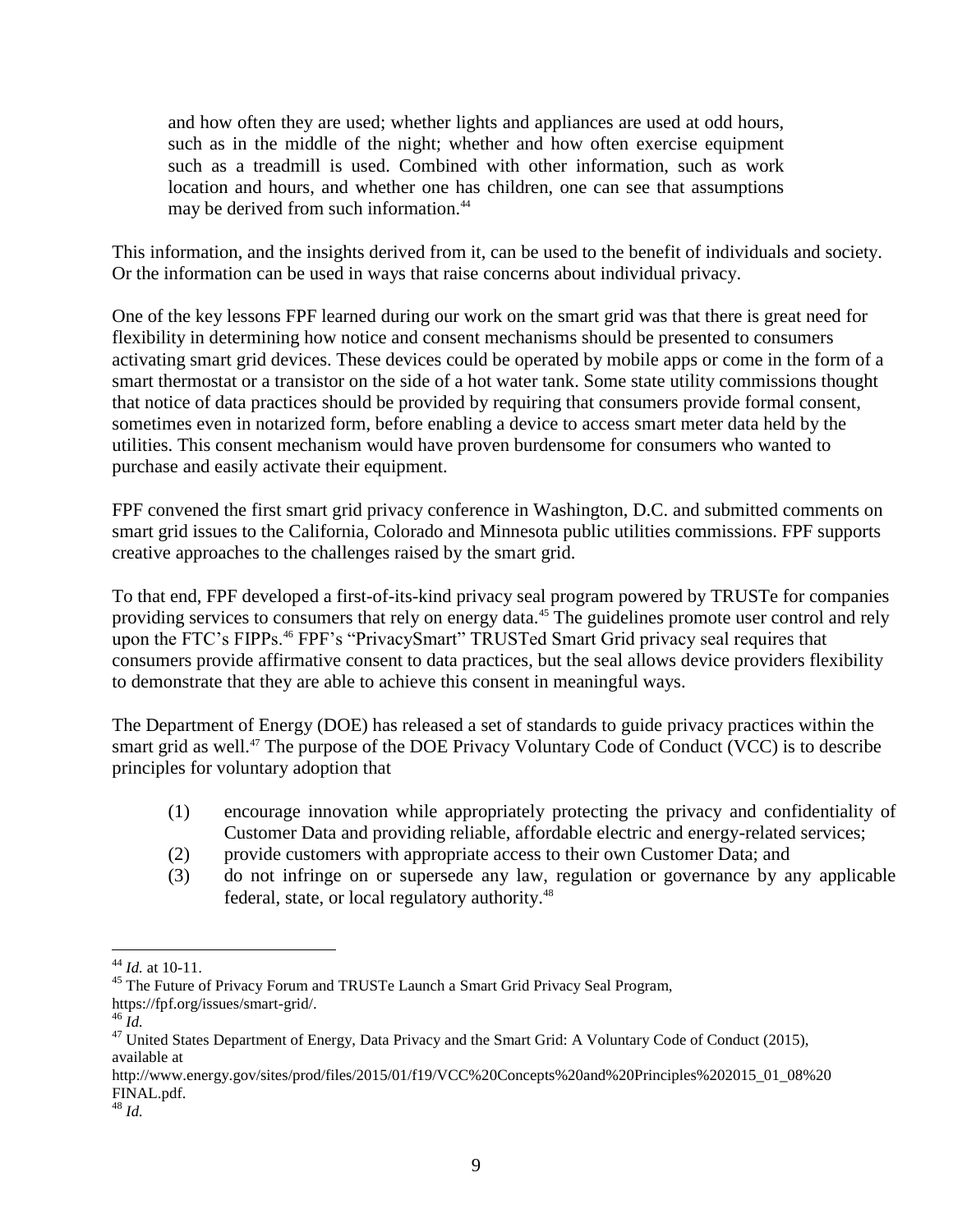The VCC's recommendations are intended to apply as high-level principles of conduct for both utilities and third parties and provide opportunities for new approaches to notice and consent.

# *b. Home Devices*

One large challenge posed by the Internet of Things is that it introduces the possibility of collecting detailed information about our day-to-day activities within the most private of places—our homes.

Is your smart TV listening to your conversations? Are your children's toys spying on your family? These questions are being raised as the next generation of Internet-connected devices enters the market. Such devices, often dubbed "always on," include televisions, toys and home personal assistants, many of which now include microphones and speech-recognition capabilities.

One area FPF has focused on in particular is speech recognition technology. Speech recognition—the ability to speak naturally and contextually with a computer system in order to execute commands or dictate language—used to be considered a dream of science fiction. But over the last forty years, speech recognition technology has improved dramatically. Although the technology is far from perfect—the accuracy is diminished by background noise and recording quality, and certain accents are often more easily understood than others<sup>49</sup>—consumers in 2016 can now interact reasonably well via speech with a range of devices. This includes waking up and asking, "what's on my calendar?" to calibrating a connected thermostat, to dictating a text message or starting a browser search with the likes of "OK, Google," "Hey, Siri," "Hi Alexa," or "Hey, Cortana..."

The benefits of speech recognition technology are undeniable: hands-free control of technology improves the lives of people with physical disabilities, makes healthcare and other professional services more efficient through accurate voice dictation, enhances automobile safety, and makes everyday tasks more convenient.

A key feature is that by sending data to the cloud, where powerful computing can be applied, speech recognition services can improve over time. Making use of the huge advancements in data processing in recent years, voice-to-text technologies can now adapt to your speech patterns over time and are getting better at understanding speech in context. This aspect led early voice recognition pioneer Raj Reddy to predict that voice recognition technologies would pass the Turing Test in our lifetimes.<sup>50</sup>

The same feature of speech recognition technology that makes it useful—its ability to bring voice control into our everyday lives—is the feature that is now understandably raising privacy concerns, as microphone-enabled devices become integrated into our homes and daily environments.

 $\overline{a}$  $49$  Speech recognition expert Marsal Gavaldà calls this diminished accuracy for children, seniors, and people with accents ―the speech divide.‖ CBC RADIO, *Here's why your phone can't understand your accent* (Sept. 13, 2015), http://www.cbc.ca/radio/spark/292-what-you-say-will-be-searched-why-recognition-sys- tems-don-t-recognizeaccents-and-more-1.3211777/here-s-why-your-phone-can-t-understand-your-accent-1.3222569; *see also* Daniela Hernandez, FUSION, *How voice recognition systems discriminate against people with accents* (Aug. 21, 2015), http://fusion.net/story/181498/speech-recognition-ai-equality/.

<sup>50</sup> Xuedong Huang, James Baker & Raj Reddy, *A Historical Perspective*

*of Speech Recognition*, COMMUNICATIONS OF THE ACM, Vol. 57 No.1, Pages 94-103, *available at* http://cacm.acm.org/magazines/2014/1/170863-a-historical-perspective-of-speech-recognition/abstract.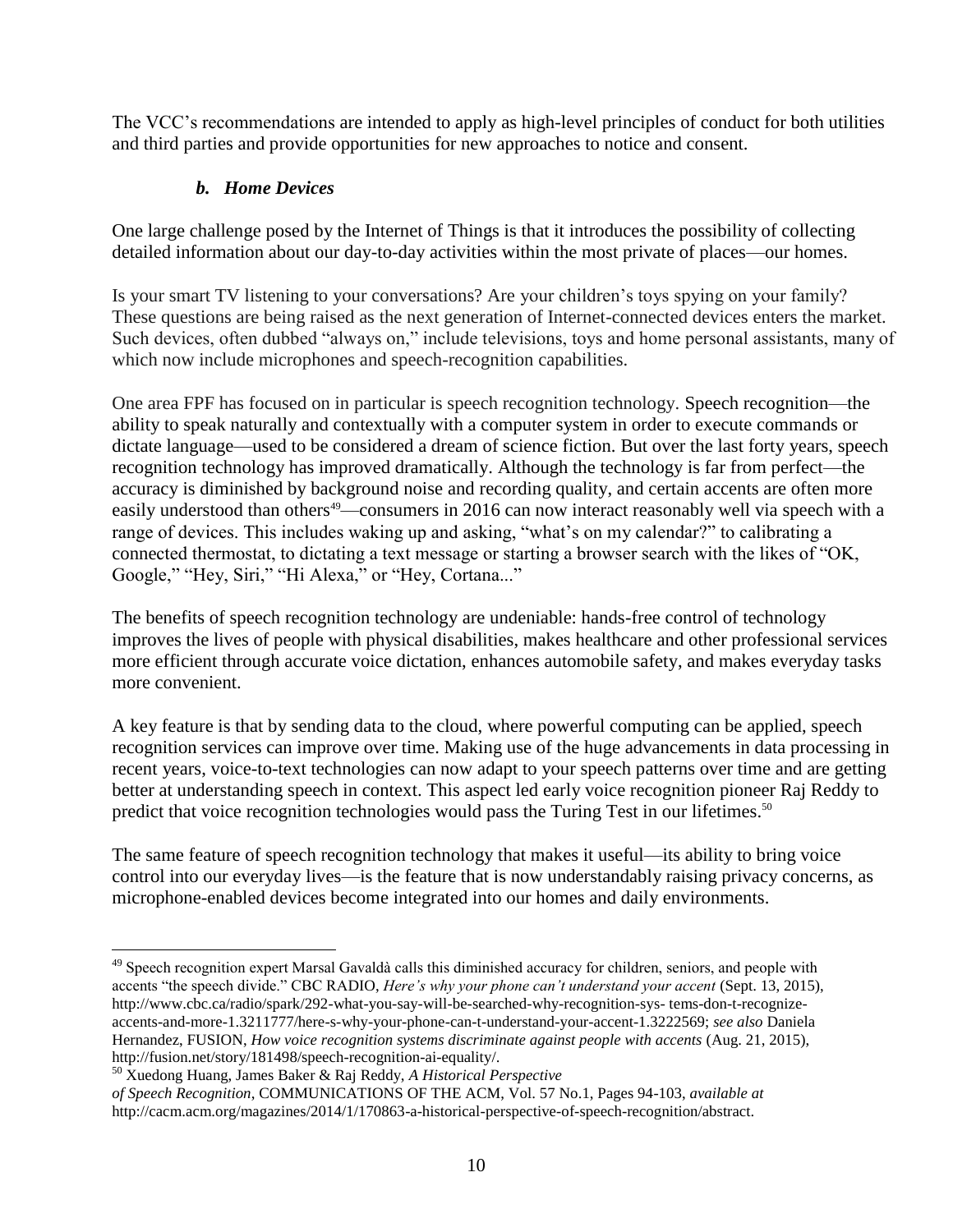In a recent paper, *Always On: Privacy Implications of Microphone-Enabled Devices*, <sup>51</sup> FPF described three general categories of microphone-enabled devices, with some being capable of more than one function:

- (1) Manually activated (requiring a press of a button, a flip of a switch, or other intentional physical action);
- $(2)$  Speech activated (requiring a spoken "wake phrase"); and
- (3) Always on devices (devices, such as home security cameras, that are designed to constantly transmit data, including devices that "buffer" to allow the user to capture only the most recent period of time).<sup>52</sup>

Each category presents different privacy implications influenced in part by whether data is stored locally (an increasingly rare practice) or whether it is transmitted from the device to a third party or external cloud storage.

Manually activated speech recognition devices are straightforward: the user presses a button or flips a switch, and the microphone turns on and begins recording and transmitting audio to a voice-to-text translation service, often (but not always) resulting in text appearing simultaneously on the device.

In contrast, speech activated devices use the power of energy efficient processors to remain in an inert state of passive processing, or "listening," for a pre-set "wake phrase." The device buffers and re-records locally, without transmitting or storing any information, until it detects the word or phrase that triggers the device to begin actively recording.

When a modern smartphone is in a passive state (i.e. asleep, or with the microphone-enabled app in the background), the microphone can still internally (locally) process short stretches of audio, buffering and re-recording every few seconds to detect the device's wake phrase. In other words, it does not record or retain any audio data, or begin to transmit any data until it is "woken up." In this sense, then, it is not really "listening" to its environment, but instead utilizing the microphone as just another environmental sensor.

Finally, always on devices are those designed to record and transmit data all of the time. Most prominently, this includes home security cameras and baby monitors, but also includes a range of new devices. Cities can now detect gunfire via microphone networks, and there are microphones that can detect termite infestations by listening to audio outside of the range of the human ear.

These devices, because they are designed to be always on, evoke different privacy concerns from those that are manually or speech activated, and call for notice and consent frameworks in sync with the more extensive data collection that they enable.

Privacy implications will also vary by social and legal context. As discussed above, many devices dubbed "always on" are in fact only using the microphone to detect a wake phrase. However, the fact remains that microphones and specifically voice data retain unique social and

<sup>51</sup> *Always On*, *supra* note 4.

 $\frac{52}{1}$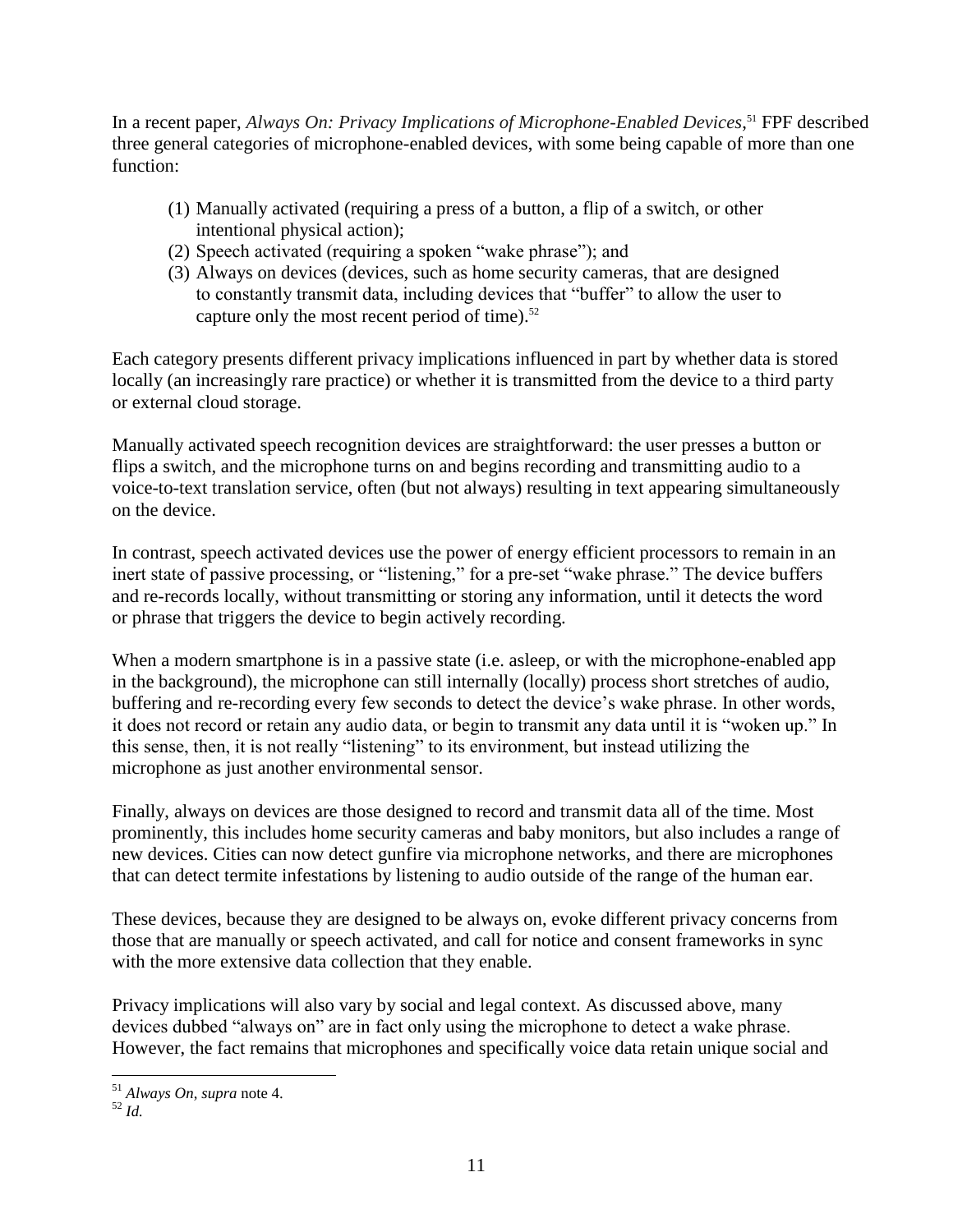legal significance. In some instances, laws that protect biometric information may apply. In general, sector-specific laws and regulations will also apply on the basis of the content of the voice communications.<sup>53</sup>

The collection of certain voice characteristics for the purpose of recognizing an individual, for example, implicates a range of laws. At the federal level, a "voice print" is considered either a biometric or personal record in the context of the Privacy Act,<sup>54</sup> FERPA,<sup>55</sup> and HIPAA,<sup>56</sup> and thus subjected to greater regulatory restrictions. Similarly, several states have expanded their legal definitions of personally identifiable information in certain identity theft or breach notification laws to include some form of biometrics.<sup>57</sup>

However, there is an important difference between speech recognition and voice recognition the latter indicating biometric identification. The majority of speech-enabled devices on the market today are not designed for the purpose of uniquely identifying a person through the biometric characteristics of her voice. Instead, they aim to create products for which speech is a useful interface for engagement. In the future, however, it can be foreseen that unique voice recognition might become a useful consumer tool—for example, to permit only a specific person to access a device, or to enable parental controls by distinguishing between user accounts. Companies considering adding such features should be aware of the increasing number of federal and state laws regarding biometric identification.<sup>58</sup>

Moving forward it will be important to recognize that voice data is unique in its historical protection, communicative content, and biometric features. Useful guiding principles are beginning to emerge, <sup>59</sup> and the conversation will continue to evolve on this subject as social norms shift about when and where we should expect to be able to speak to our devices. In

 $53$  *E.g.* 18 U.S.C. § 2511 (prohibiting interception of oral communications).

<sup>54 22</sup>C.F.R.§308.3 ("Record means any document, collection, or grouping of information about an individual maintained by the agency, including but not limited to . . . any other personal information which contains . . . a finger or voiceprint.").

<sup>55 34</sup> C.F.R.§99.3("Biometric record, as used in the definition of personally identifiable information, means a record of one or more measurable biological or behavioral characteristics that can be used for automated recognition of an individual. Examples include . . . voiceprints").

 $56$  45 C.F.R. § 164.514 (listing "[b]iometric identifiers, including finger and voice prints" as examples of personal information that must be removed from a data set before that data set can be considered properly de-identified and thus no longer subject to HIPAA regulations).

<sup>57</sup> *See, e.g.,* Conn. Gen.Stat.§38a-999b; IowaCode§715C.1; Neb.Rev.Stat.§87-802; N.C.Gen.Stat.§75 66; Or.Rev.Stat.§165.800; Or.Rev.Stat.§336.184 (regulating student educational records); Wis. Stat. § 943.201; Wyo. Stat. § 6-3-901.

 $58$  22 C.F.R.§308.3 ("Record means any document, collection, or grouping of information about an individual maintained by the agency, including but not limited to . . . any other personal information which contains . . . a finger or voiceprint."); 34C.F.R.§99.3 ("Biometric record, as used in the definition of personally identifiable information means a record of one or more measurable biological or behavioral characteristics that can be used for automated recognition of an individual. Examples include ... voiceprints"); 45 C.F.R. § 164.514 (listing ―[b]iometric identifiers, including finger and voice prints‖ as examples of personal information that must be removed from a data set before that data set can be considered properly de-identified and thus no longer subject to HIPAA regulations).

<sup>59</sup> *See* Alta Associates' Executive Women's Forum, *Voice Privacy Guiding Principles* (March 2016), http://c.ymcdn.com/sites/www.ewf-usa.com/resource/collection/CAA076AF-9566-4E1E-9F07- 6421154DE0EA/Voice\_Privacy\_Guiding\_Principles\_Public\_(final).pdf.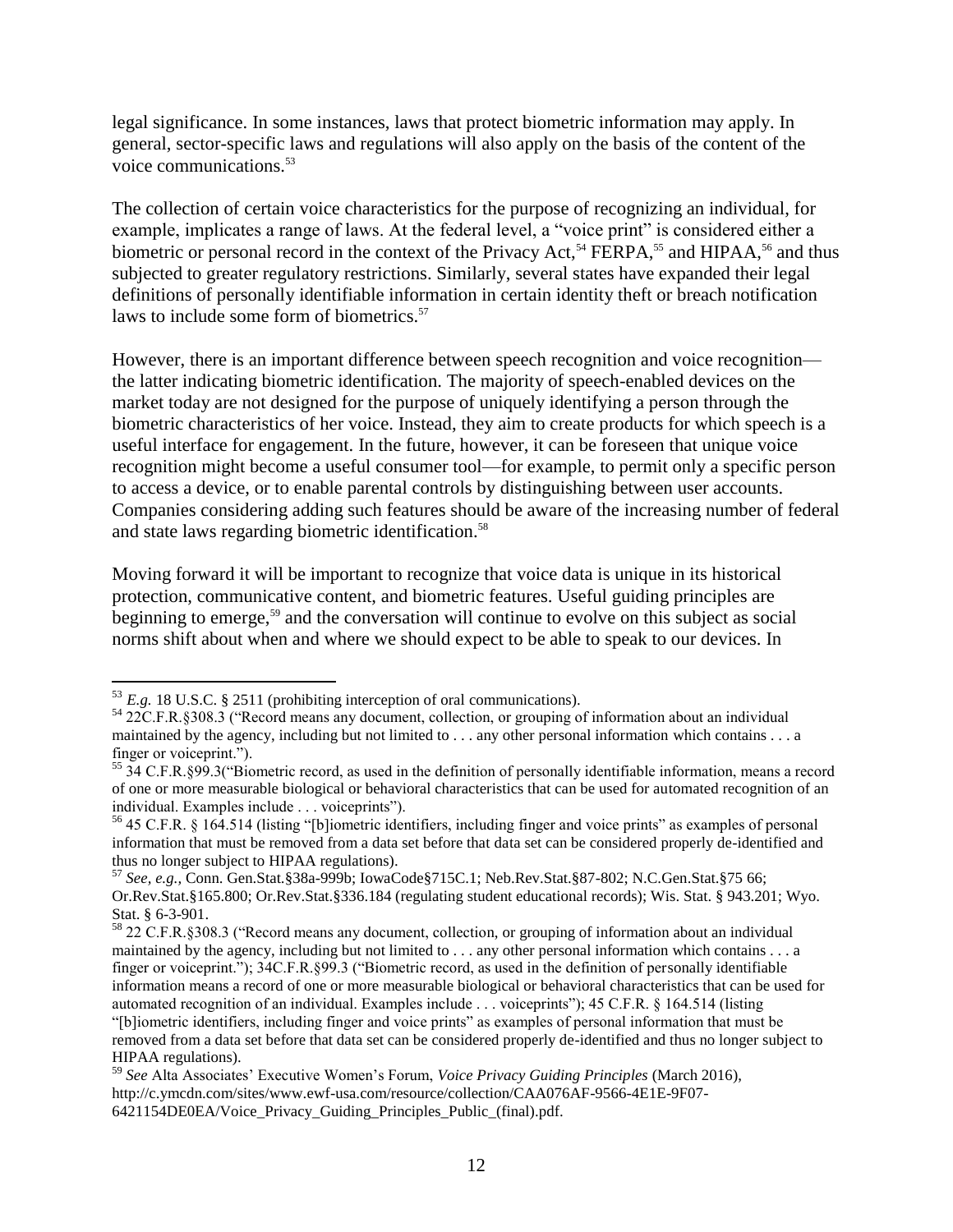considering the benefits of speech-enabled devices in parallel to their legitimate privacy implications, forward-looking companies will be well-served to use the power of technology itself to enable the power of speech recognition while protecting consumer privacy and control.

## *c. Wearables*

FPF is committed to supporting responsible privacy and security practices for wearable and mobile devices and related apps and services ("Wearables") that help users track physiological information hold the potential to greatly improve consumers' lives. Highlights of our efforts around consumer wellness data and wearables include public filings cited by the Federal Trade Commission on the benefits of the Internet of Things; *A Practical Privacy Paradigm for Wearables* whitepaper;*<sup>60</sup>* and an active working group promoting and developing best practices for consumer wearables.

Wearables deploy sensors to collect environmental, behavioral, and social data for and from their users. Consumer-generated data from these devices is already generating substantial benefits for users, helping individuals manage their fitness, exercise, and biofeedback; improving personal productivity and efficiency; and making other technologies simpler and easier to use. Research based on data collected by wearables could reveal insights that could provide broad societal benefits.

This same data, if not properly protected, or if used in unethical or illegal ways, could be used to put individuals' privacy at risk. Critics worry that users could find themselves unfairly discriminated against by employers or insurers on the basis of their self-generated information, or have their reputations damaged or their safety put at risk by a data breach.

Given the potential benefits that wearables and consumer-generated wellness data may provide to consumers and society, it is important that this data be subject to privacy controls and be used responsibly. Many leading wearables providers and app developers have already set clear parameters for the collection and use of consumer-generated wellness data. Platforms and devices that enable third-party apps or services to access data have also set forward terms for how those apps or services may use data collected via those devices or platforms.

It is important to note that in many areas data collected by wearables is also subject to other legal protections. In the U.S., this includes sector-specific legislation such as COPPA, FCRA, or the ADA, as well as federal and state laws governing insurance and illegal discrimination.<sup>61</sup> In many cases, personal wellness information is covered by the Health Insurance Portability and Accountability Act (HIPAA), which imposes certain privacy and security requirements on healthcare providers and their business associates. Medical devices that can be worn or carried like a consumer wearable are also regulated for safety by the FDA.

<sup>60</sup> Future of Privacy Forum, *A Practical Privacy Paradigm for Wearables* (2015), *available at* https://fpf.org/wpcontent/uploads/FPF-principles-for-wearables-Jan-2015.pdf.

<sup>61</sup> *See, e.g.,* FPF List of Federal Anti-Discrimination Laws, FUTURE OF PRIVACY.ORG, [http://www.futureofprivacy.org/fpf-list-of-federal-anti-discrimination-laws/.](http://www.futureofprivacy.org/fpf-list-of-federal-anti-discrimination-laws/)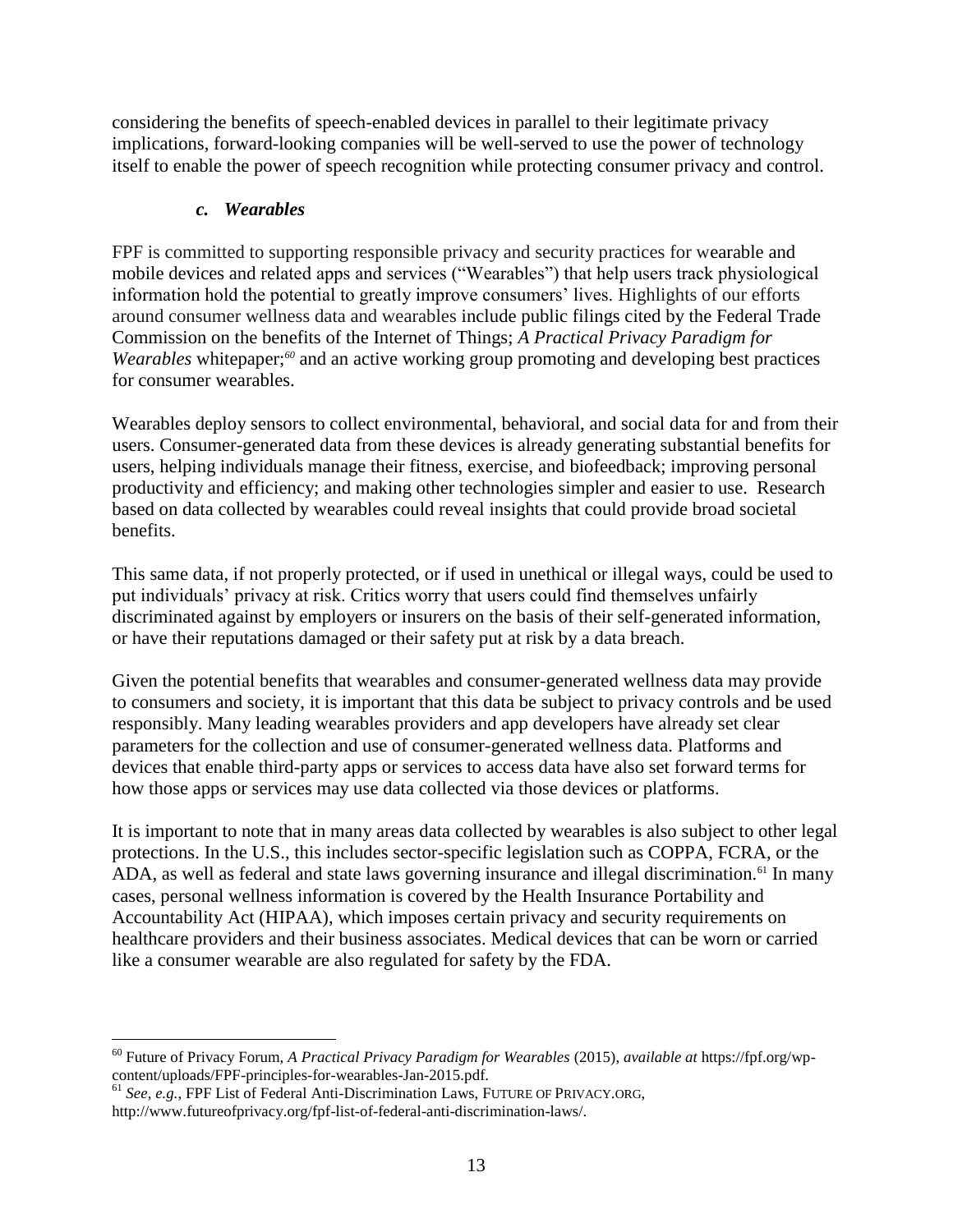However, many wearables collect data that is unlikely to be covered by specific sectoral protections. Sometimes this data will be of low sensitivity and of the sort that some users will share with friends or publically. For example, consumers may feel more comfortable sharing fitness progress data like how many miles or steps they have taken in a day as well as broad demographic information like gender. Other times the data can be of the sort that can reveal highly sensitive facts about users and is information users will expect to be treated confidentially. Depending on the type of app and the types of uses, the same data may be subject to very different user expectations. In many instances, user expectations for data uses by new apps and new services are still evolving as new benefits and new risks become apparent.

In Europe and other jurisdictions, national (and soon EU-wide) privacy laws also set baseline privacy and security expectations. While such laws provide the starting point for data protection, they often also impose higher standards on personal information that is considered especially sensitive, such health or financial data. In some cases, consumer-generated wellness data is likely to fall within such protected categories. The European Data Protection Supervisor, for example, has noted that "Lifestyle and well-being data will, in general, be considered [sensitive] health data, when they are processed in a medical context…or where information regarding an individual's health may reasonably be inferred from the data (in itself, or combined with other information), especially when the purpose of the application is to monitor the health or wellbeing of the individual (whether in a medical context or otherwise)."<sup>62</sup> Where lifestyle or wellness data *is* considered sensitive, additional restrictions on data processing are imposed.

As the Article 29 Working Party has noted, however, "On the other side of the spectrum  $\dots$ there is a category of personal data generated by lifestyle apps and devices that is, in general, not to be regarded as [sensitive] health data."<sup>63</sup> There are also some apps and devices where "it is not obvious at first sight whether or not the processing of these data should qualify as the processing of health data."<sup>64</sup> It is important to distinguish between personal data that are, on the one hand, clearly akin to medical information which reveal inherently sensitive details about an individual's health status and, on the other hand, those raw or low-impact personal data that do not expose an individual's private health information, especially given that most commercial wearable apps and devices exist in a grey zone between these poles.

Given the lack of bright lines between sensitive health and non-sensitive lifestyle data, treating all health-related personal data the same would be a mistake. The stringent privacy, security, and safety requirements appropriate for medical devices and medical data would render many

 $62$  European Data Protection Supervisor, Opinion 1/2015 Mobile Health: Reconciling Technological Innovation with Data Protection (May 21, 2015),

https://secure.edps.europa.eu/EDPSWEB/webdav/site/mySite/shared/Documents/Consultation/Opinions/2015/15- 05-21 Mhealth EN.pdf.

 $63$  As the Article 29 Working Party noted, "there is a category of personal data generated by lifestyle apps and devices that is, in general, not to be regarded as health data within the meaning of Article 8. This concerns data from which no conclusions can be reasonably drawn about the health status of a data subject." *See* Article 29 Working Party, Letter, *Annex – health data in apps and devices* (Feb. 5, 2015), http://ec.europa.eu/justice/dataprotection/article-29/documentation/other-

document/files/2015/20150205 letter art29wp ec health data after plenary annex en.pdf.  $^{64}$  *Id.*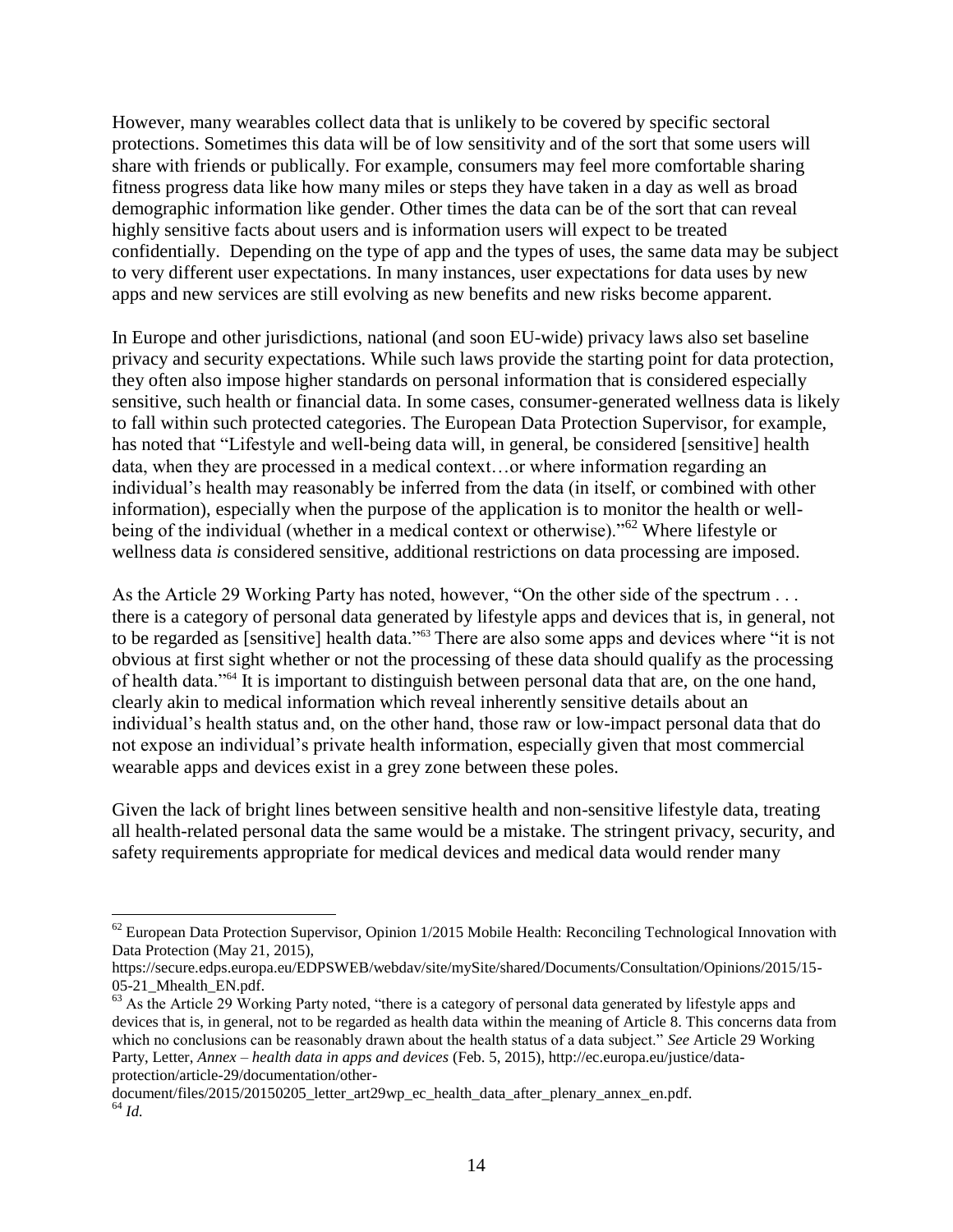commercial fitness devices impractical for everyday consumers. At the same time, it would be a mistake to treat wellness data as if it were generic personal information without any sensitivity.

Rather, we should recognize that these data exist on a spectrum and that privacy protections and legal frameworks should be calibrated to the nature and sensitivity of the data, the social benefits from re-use of the data, controls exercised to protect against misuse of data, and consumers' evolving expectations. Where personal health or wellness data are inherently more sensitive, for example, their collection and use should be based on a narrower specification of purpose; additional consents should be required for each specified use; and all advertising should be based on express consent. But where data are less inherently concerning health, a specified purpose should appropriately capture a *range* of tightly-related purposes, rather than requiring individualized notices for each and every compatible collection or use of wellness data, and advertising should be presented on an opt-*out* basis. For example, an app that captures a user's steps, height, and weight and whose purpose is to improve users' general fitness and wellness should be able to offer users the opportunity to consent to all compatible wellness/fitness uses of their data at once, rather than requiring additional notices and consents for every related purpose.

In determining where data fall on this spectrum, some relevant factors to consider would include: the context and purpose for which data are collected and used; whether data are inherently/clearly medical data; whether the data is made available to a member of the medical community; whether there is a clear and close link between the data and a user's health status; whether data is used to measure or predict health risks and/or to enable medical follow-up; whether conclusions are or can be reasonably drawn about the health status of a user based on the data; the compatibility of the use; and the existence of appropriate safeguards.<sup>65</sup>

Practical guidance that can be further tailored to meet local requirements can build upon existing legal expectations. Apps and devices that capture other personally identifiable information should look to existing best practices and guidance documents, such as the FTC *Internet of Things Report*, <sup>66</sup> the Article 29 Working Party *Opinion on the Recent Developments on the Internet of Things*,<sup>67</sup> or the FPF-CDT *Best Practices for Mobile Application Developers.*<sup>68</sup> FPF supports a baseline of responsible practices intended to support a targeted FIPPs-based trust framework for the collection and use of consumer-generated wellness data.

<sup>65</sup> *See* Article 29 Working Party, Letter, *Annex – health data in apps and devices* (Feb. 5, 2015), http://ec.europa.eu/justice/data-protection/article-29/documentation/other-

document/files/2015/20150205\_letter\_art29wp\_ec\_health\_data\_after\_plenary\_annex\_en.pdf.

<sup>&</sup>lt;sup>66</sup> FTC Staff Report, Internet of Things: Privacy & Security in a Connected World (Nov. 2013),

[https://www.ftc.gov/system/files/documents/reports/federal-trade-commission-staff-report-november-2013](https://www.ftc.gov/system/files/documents/reports/federal-trade-commission-staff-report-november-2013-workshop-entitled-internet-things-privacy/150127iotrpt.pdf) [workshop-entitled-internet-things-privacy/150127iotrpt.pdf.](https://www.ftc.gov/system/files/documents/reports/federal-trade-commission-staff-report-november-2013-workshop-entitled-internet-things-privacy/150127iotrpt.pdf)

 $67$  Article 29 Working Party, Opinion 8/2014 on the Recent Developments on the Internet of Things (Sept. 16, 2014), [http://ec.europa.eu/justice/data-protection/article-29/documentation/opinion](http://ec.europa.eu/justice/data-protection/article-29/documentation/opinion-recommendation/files/2014/wp223_en.pdf)[recommendation/files/2014/wp223\\_en.pdf.](http://ec.europa.eu/justice/data-protection/article-29/documentation/opinion-recommendation/files/2014/wp223_en.pdf)

<sup>68</sup> Future of Privacy Forum & the Center for Democracy & Technology, *Best Practices for Mobile Application Developers* (Dec. 2011), https://www.cdt.org/files/pdfs/Best-Practices-Mobile-App-Developers.pdf.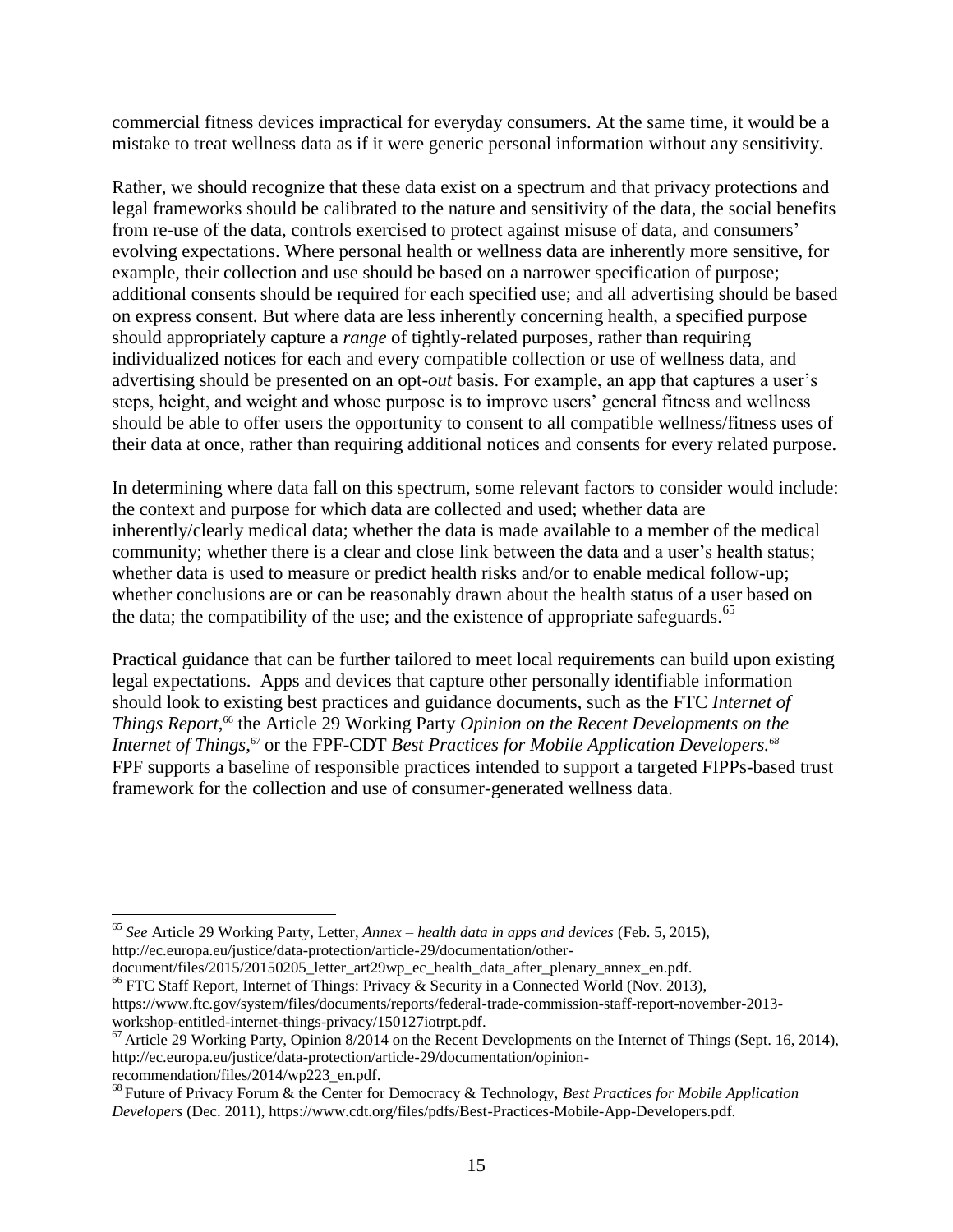### *d. Connected Cars*

The connected car refers to the use of in-car telematics, a range of technologies that leverage connectivity, whether over the Internet or via dedicated short-range communications (DSRC), with diagnostic, location, or other information to provide new safety, convenience, and communications services. Connectivity has the further potential to reduce traffic congestion, reducing both vehicle emissions and energy consumption. Some common telematics services already available in vehicles include crisis and crash assistance, destination information and guidance, emergency services, remote monitoring, and a variety of vehicle alerts, news, and infotainment.<sup>69</sup> The precise definition of the "connected car" is evolving rapidly as vehicles are outfitted with new technologies. According to the Department of Transportation, connectivity promises to allow an elaborate network of communications among vehicles, infrastructure, and any wireless device inside the vehicle.<sup>70</sup>

Connectivity leverages data collected both inside and outside of the car to provide a variety of new driving benefits, conveniences, and consumer applications. According to former Transportation Secretary Ray LaHood, connectivity offers tremendous promise for improving safety, reducing traffic congestion, and increasing fuel efficiency.<sup>71</sup>

Our paper, *The Connected Car and Privacy: Navigating New Data Issues*,<sup>72</sup> provides an overview of the various technologies currently available in cars. As explained below, connected cars offer safety features, environmental benefits, and convenience.

**Safety features.** Connectivity can take advantage of both location and diagnostic information to assist in emergency response. For example, the OnStar service provides automatic crash response, which allows an equipped-vehicle to alert emergency responders in the event of an accident, such as when an airbag deploys, and allows roadside assistance services to pinpoint the location of a car.<sup>73</sup> These sorts of features will become more commonplace in vehicles, but connectivity will also allow drivers to receive location-based warnings and information about weather emergencies or road conditions.

With connectivity, diagnostic and vehicle performance information generated by a car can be used by manufacturers, technicians, and drivers to get feedback about how vehicles are performing on the road. For the first time, this type of information can be sent to vehicle manufacturers who can chart vehicle performance in order to plan safety and performance improvements in the future, which could be immensely beneficial. Connectivity can also

 $^{69}$  Edmunds, Telematics Chart, http://www.edmunds.com/car-technology/telematics.html (last visited Oct. 1, 2014).

<sup>&</sup>lt;sup>70</sup> U.S. Department of Transportation, Research and Innovative Technology Administration, Connected Vehicle Research in the United States, http://www.its.dot.gov/connected\_vehicle/connected\_vehicle\_research.htm (last updated June 26, 2014).

<sup>&</sup>lt;sup>71</sup> Press Release, New DOT Research Shows Drivers Support Connected Vehicle Technology, Appreciate Potential Safety Benefits, National Highway Traffic Safety Administration (May 22, 2012),

http://www.nhtsa.gov/About+NHTSA/Press+Releases/2012/New+DOT+Research+Shows+Driv

ers+Support+Connected+Vehicle+Technology,+Appreciate+Potential+Safety+Benefits.

<sup>72</sup> Future of Privacy Forum, The Connected Car and Privacy: Navigating New Data Issues (2014), *available at*  https://fpf.org/wp-content/uploads/FPF\_Data-Collection-and-the-Connected-Car\_November2014.pdf.

<sup>73</sup> SOS Emergency, OnStar, https://www.onstar.com/web/portal/emergencyexplore?g=1 (last visited Oct. 1, 2014).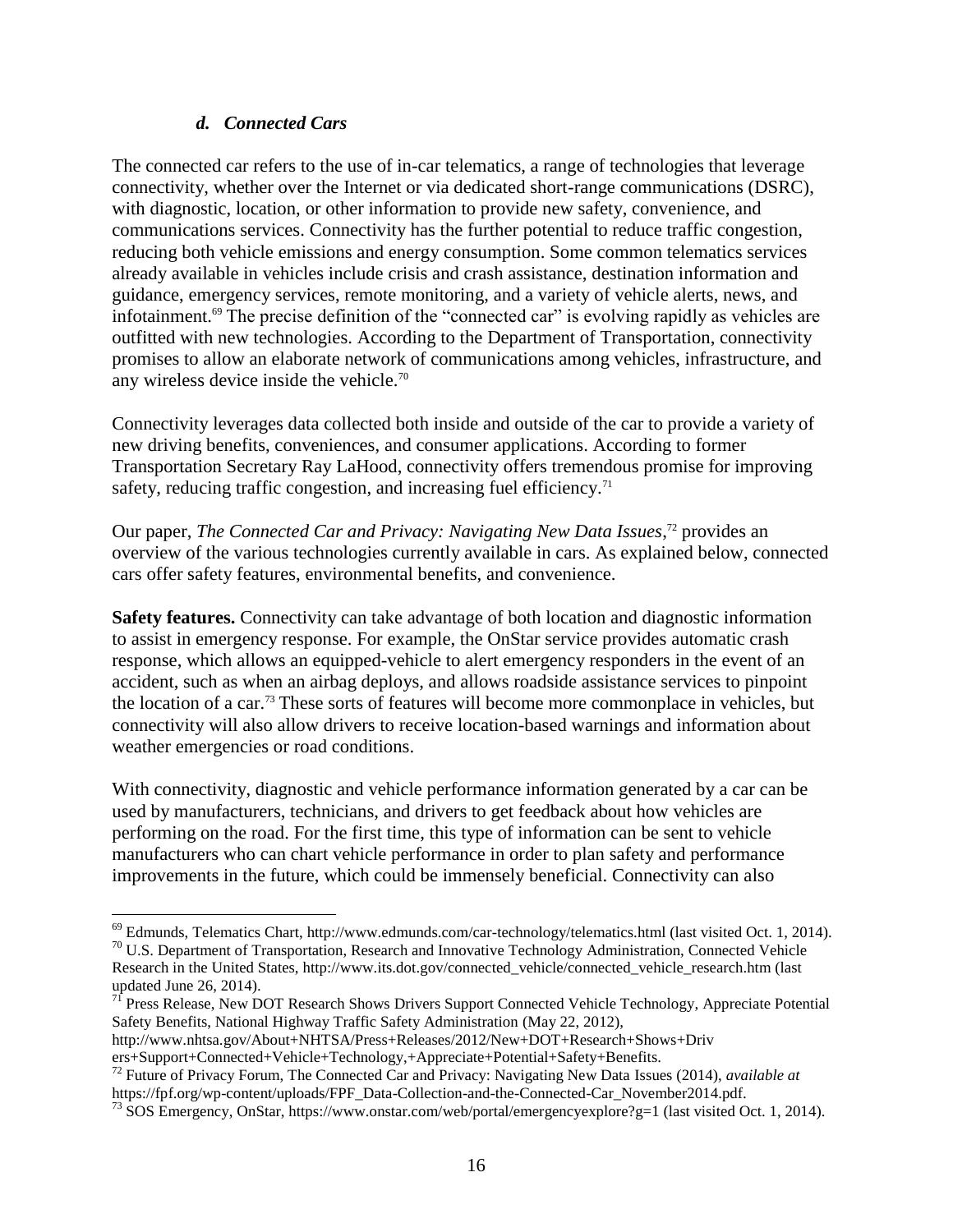improve use-based insurance implementation, subject to state insurance laws. Instead of needing a separate device, consumers will be able to directly opt-in to use-based insurance by sharing information from the vehicle directly with insurance companies.

**Environmental Benefits.** In addition to safety benefits, connectivity will allow for continuous emissions testing of vehicles, which could reduce oil consumption by 4% nationwide, saving six billion gallons of gasoline.<sup>74</sup> Services like Automatic can monitor driver behavior, nudging drivers towards better and more fuel-efficient behaviors, and provide an interactive driving score.

Optimizing traffic times will improve fuel-efficiency, and eventually, the ability of vehicles to communicate with traffic signals will help to eliminate unnecessary stops and allow drivers to operate their vehicles at optimal fuel-efficiency. And at a macro level, city planners and transportation agencies will be able to use real-time traffic data and aggregated driver information to optimize traffic flows and even target roads most in need of repair.

**Convenience.** Connectivity can also power a range of consumer applications to make driving more convenient and more fun. Other remote monitoring services let drivers know if they should engage their parking brake, get fuel, inflate their tires, or get an oil change just from looking at an app on their smartphone. Applications also allow drivers to remotely start their cars and beat the heat (or the cold) by setting the car's internal temperature without even going outside, and to find their vehicles via their mobile phone in a crowded mall parking lot.

Our whitepaper on *The Connected Car and Privacy*<sup>75</sup> also describes the types of data collected and the purposes for which it is collected.

**Geolocation Information.** Connectivity provides consumers with more and more opportunities to take advantage of location-based services in their cars and real-time traffic-based navigation. In-car location-based services have long existed through personal GPS units and navigation apps in smartphones, but connected cars promise both to expand on these technologies and to include more location-based services through telematics technologies embedded in the connected car itself.

A vehicle's location can be determined through a variety of different methods, including cell tower signal-based technologies, Wi-Fi access points, crowd-sourced positioning, and GPS technology. Currently, some combination of GPS and onboard sensors allows for connected cars to be aware of the vehicle's physical location.

Similarly, onboard sensors can also be used to gather information about the car's immediate surroundings, detecting lane markings and obstacles alike. Three key technologies that rely on this external environmental information are blind spot detection systems, lane-departure warnings, and rear-parking detection.

 $\overline{a}$ <sup>74</sup> The Connected Car, Verizon Telematics, https://verizontelematics.com/pp/whitepapers/emissionswp.php (last visited Oct.  $1, 2014$ ).

<sup>75</sup> *The Connected Car*, *supra* note 6.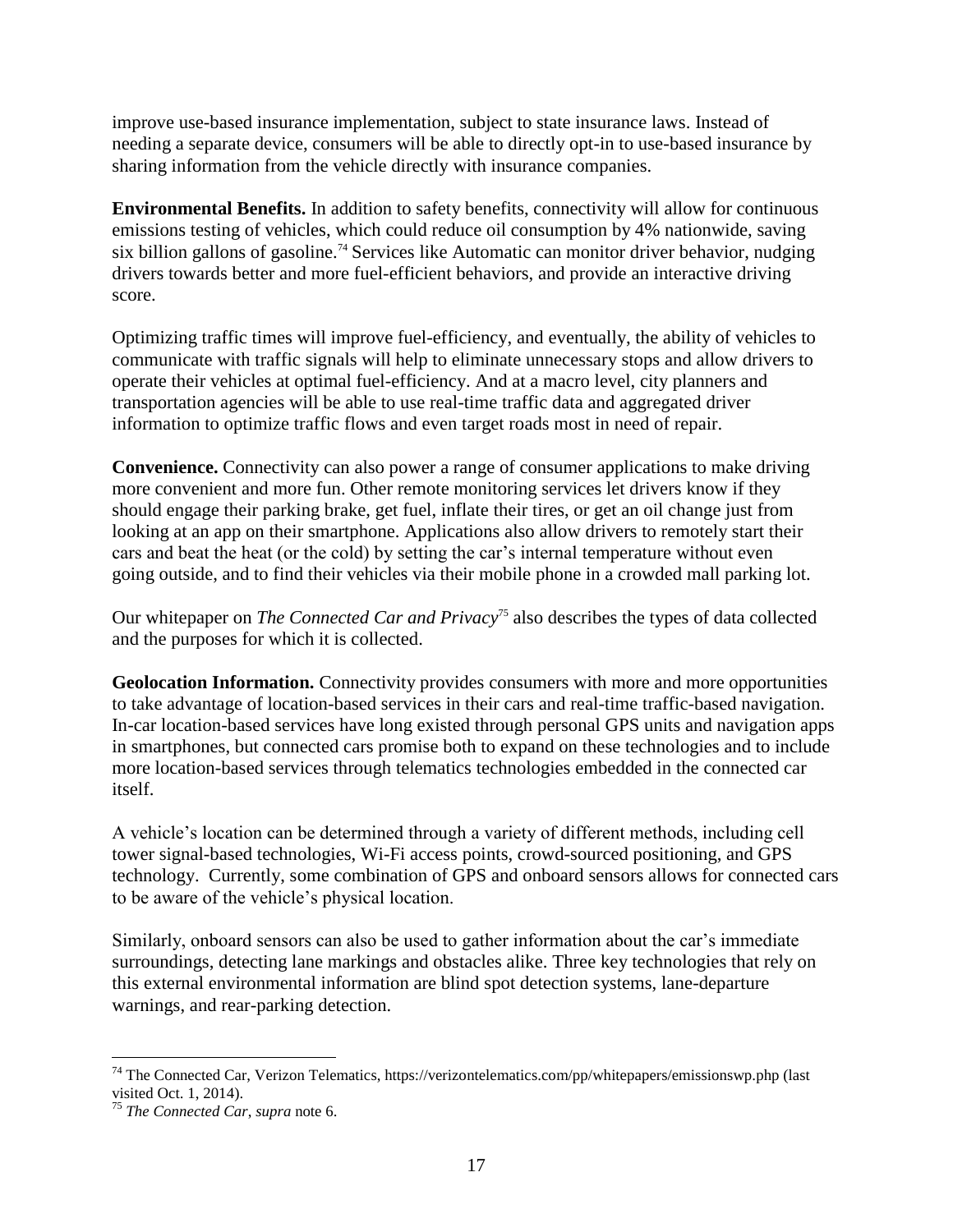Cameras and sensors can be arrayed in various positions around a vehicle to provide 360 degree electronic coverage of the car's surroundings. For example, blind spot detection systems use ultrasonic or radar sensors on the side or rear of the vehicle to monitor traffic, while lane detection systems may use forward-facing cameras to identify lane markings. Parking detection systems can rely on both cameras and sensors that judge how close the vehicle is to nearby objects. Pairing these different sensors and cameras together can provide sophisticated obstacle avoidance systems that portend the future of automated driving.

**Biometrics Information.** In addition to external sensors, internal sensors that obtain information about the physical or biological characteristics and traits of a driver, or biometrics, will present opportunities for new vehicle features in the future such as providing access controls or driver identification. Biometric collection in cars involves collecting physical data such as facial recognition, vital signs, or voice samples. For example, voice recognition can be used to provide a hands-free experience for using applications in a connected car. Biometrics information could serve as powerful anti-theft protection, as well as providing increased safety and comfort inside the vehicle.

In the future, cars will be able to use internal cameras and sensors to automatically identify drivers. Vehicles will be able to quickly change car settings to accommodate different driving styles or driver profiles, such as for teenagers or the elderly. Additional sensors will augment these capabilities by collecting additional biometric data.

Automakers are engaged in research on biometric data, which can be collected in the car to provide real-time health monitoring for drivers. Conductive sensors in the steering wheel can monitor the driver's pulse and temperature. Sensors in the seatbelt can monitor breathing patterns.

This sort of biometric collection can provide a number of safety benefits for drivers with health conditions, as well as help drivers monitor their stress and help prevent crashes.

**Behavioral Information.** In addition to gauging the physical characteristics of the driver, vehicles will also become better attuned at responding to driver behavior. In-car technologies can gather information about the driver's attention, speed, steering and braking habits and combine this with other diagnostic data to provide new safety features. For example, one automaker's "Attention Assist" feature gathers over seventy different parameters within minutes of starting a vehicle in order to help the vehicle detect signs of driver drowsiness. It evaluates steering corrections along with other factors such as crosswinds, road surface quality, and how often the driver is engaging with the wheel to predict whether drivers are showing signs of fatigue, in which case it sounds an alert to the driver.

As stress and fatigue mounts, connected car safety systems could reduce driver distraction by automatically turning off the radio, blocking incoming cellphone calls, or bring the car to a stop in the event of a heart attack. Carmakers and federal safety regulators are also working on invehicle systems that could reliably detect when someone is too drunk to drive.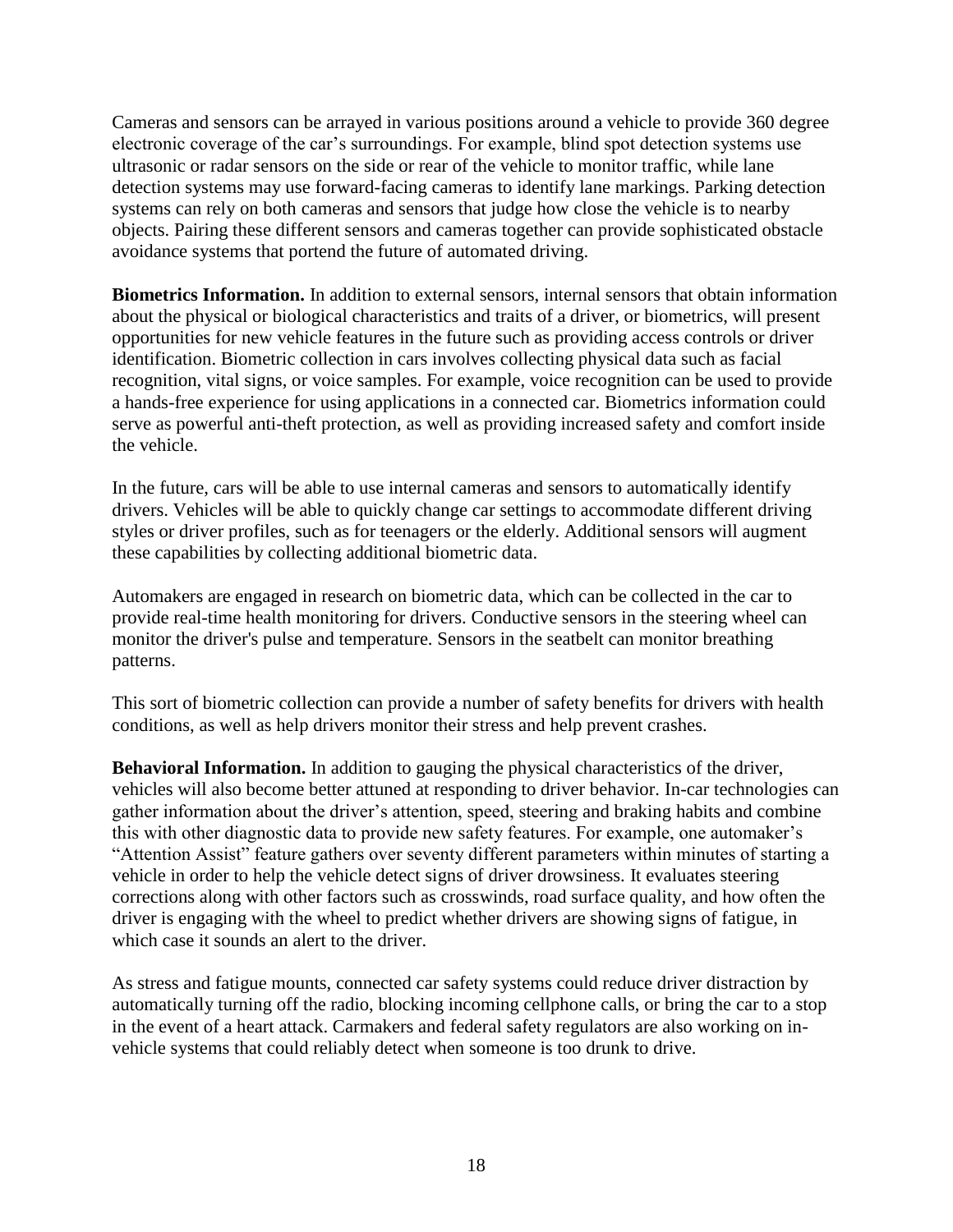**Subscriber & Registration.** Many new telematics services will require user activation and ongoing user accounts. Agreements to use these services will require personal information such as the user's name, address, and billing information to be collected from users. Some of this information may not have previously been collected by automakers. Because of the traditional relationship between vehicle manufacturers and car dealers, automakers generally lack a direct relationship with drivers. As a result, the collection of consumer subscriber information may involve a new set of data collection for automakers, even if subscriber or registration agreements are not a novel form of data.

**Vehicle-to-Vehicle Communication.** In the future, connected cars will expand their ability to sense, connect, and interact with the outside world, including other vehicles and their immediate environment. Dedicated short-range communications (DSRC) is a short-range automotive communication protocol used to facilitate this connectivity. While standards are still being developed, DSRC can be used not just in vehicle-to-vehicle (V2V) communication but also vehicle-to-infrastructure (V2I) communication to establish ad hoc networks. Whenever any connected car comes into communications range with a smart stoplight, other intelligent infrastructure, or another vehicle with DSRC, they will be able to form a network.

This constant broadcast and reception of vehicle information gives connected cars a 360 degree awareness of their outside environment. Each vehicle connected to the network will know the position, speed, and direction of every other nearby vehicle. Ultimately, V2V communications will enable vehicles to sense hazards on the road and issue warnings directly to drivers, allowing them to take actions to avoid or mitigate crashes.

According to a study by the National Highway Traffic Safety Administration (NHTSA), advance warnings through V2V could prevent up to 592,000 crashes and save 1,083 lives each year. V2V communications are anonymous and do not contain any specific location data linked to the driver themselves; instead, the only information shared is the car's relative position in terms of other vehicles.

This sort of external environmental information will eventually allow vehicles to cooperate with each other to ease traffic flow, protect pedestrians through DSRC-equipped smartphones, and help traffic agencies monitor and direct traffic flows. But DSRC can also be used to provide drivers with real-time monitoring of adverse weather conditions on the road. For example, cars that experience a loss of traction or begin hydroplaning can immediately send warnings to other cars in the area.

Each model year brings cars that are getting smarter and more connected, offering new safety features and consumer conveniences. By the end of the decade, one in five vehicles on the road will be connected to the Internet. But for consumers to welcome these advances, they need to be sure their personal data will be handled in a trustworthy manner, as early research shows that considerable numbers of new car buyers are [concerned about data privacy](http://www.mckinsey.com/insights/manufacturing/whats_driving_the_connected_car) when it comes to car connectivity.<sup>76</sup>

<sup>76</sup> *What's Driving the Connected Car*, MCKINSEY&COMPANY, (September 2014) http://www.mckinsey.com/industries/automotive-and-assembly/our-insights/whats-driving-the-connected-car.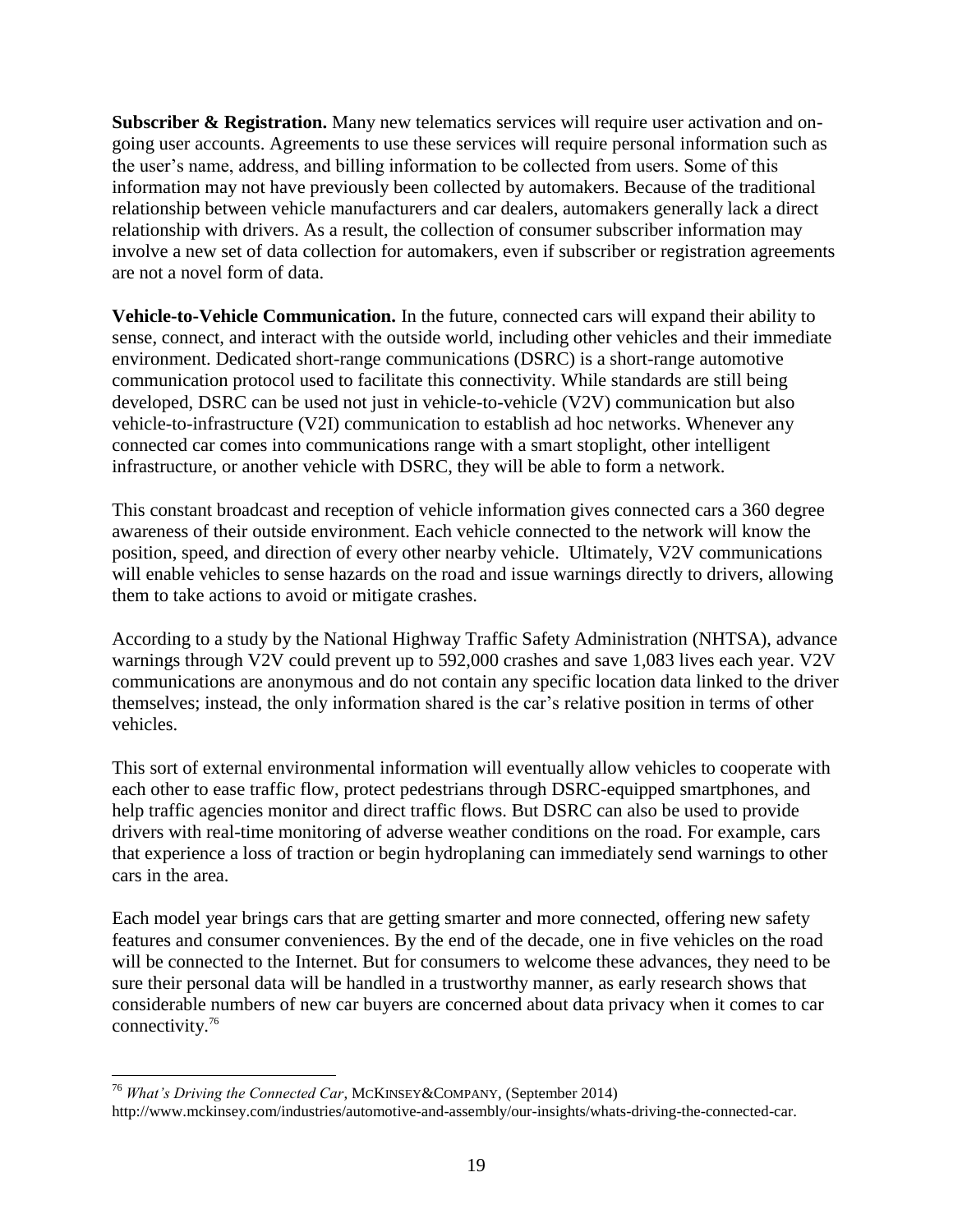To address those concerns, the [Alliance of Automobile Manufacturers](http://www.autoalliance.org/) and the [Association of](http://www.globalautomakers.org/)  [Global Automakers](http://www.globalautomakers.org/) have come together to put forward a set of privacy principles<sup>77</sup> for vehicle technologies and services. These privacy principles set a responsible course for new uses of connected car data and should help avoid any privacy bumps in the road.

The principles cover a wide variety of vehicular data, and they directly address some of the chief privacy concerns raised by new in-car technologies. For example, they cover location information, driver biometrics, and other driver behavioral data, such as seatbelt use or frequency of hard-breaking, that can be gathered by a vehicle, and require opt-in consent by consumers before any of this sensitive information can be used for marketing purposes or otherwise shared with independent third parties.<sup>78</sup> The principles also include a warrant requirement for geolocation information to be shared with law enforcement, absent exigent circumstances or certain statutory authorities.<sup>79</sup> These are important protections, and essential to ensure consumer data is being handled in a trustworthy matter inside the connected car.

#### *e. Drones*

The benefits of commercial and private drones, otherwise known as unmanned aircraft systems (UAS), are substantial. Technology has moved forward rapidly, and what used to be considered toys are quickly becoming powerful commercial tools that can provide enormous benefits in terms of safety and efficiency. UAS integration will have a significant positive economic impact in the United States. Whether UAS are performing search and rescue missions, helping farmers grow better crops in a more sustainable manner, inspecting power lines and cell towers, gathering news and enhancing the public's access to information, performing aerial photography to sell real estate and provide insurance services, surveying and mapping areas for public policy, delivering medicine to rural locations, providing wireless internet, enhancing construction site safety, or more—society is only just beginning to realize the full potential of UAS. UAS technology is already bringing substantial benefits to people's daily lives, including cheaper goods, innovative services, safer infrastructure, recreational uses, and greater economic activity. Inevitably, creative minds will devise many more UAS uses that will save lives, save money and make our society more productive.

However, the very characteristics that make UAS so promising for commercial and noncommercial uses, including their small size, maneuverability and capacity to carry various kinds of recording or sensory devices, can raise privacy concerns. As a result, individuals may be apprehensive about the adoption of this technology into everyday life. In order to ensure that UAS and the exciting possibilities that come with them live up to their full potential, operators should use this technology in a responsible, ethical, and respectful way. This should include a commitment to transparency, privacy and accountability.

<sup>77</sup> *Automakers Believe That Strong Consumer Data Privacy Protections are Essential to Maintaining the Trust of Our Customers*, AUTO ALLIANCE[, http://www.autoalliance.org/auto-issues/automotive-privacy.](http://www.autoalliance.org/auto-issues/automotive-privacy) <sup>78</sup> *Id.*

<sup>79</sup> *Id.*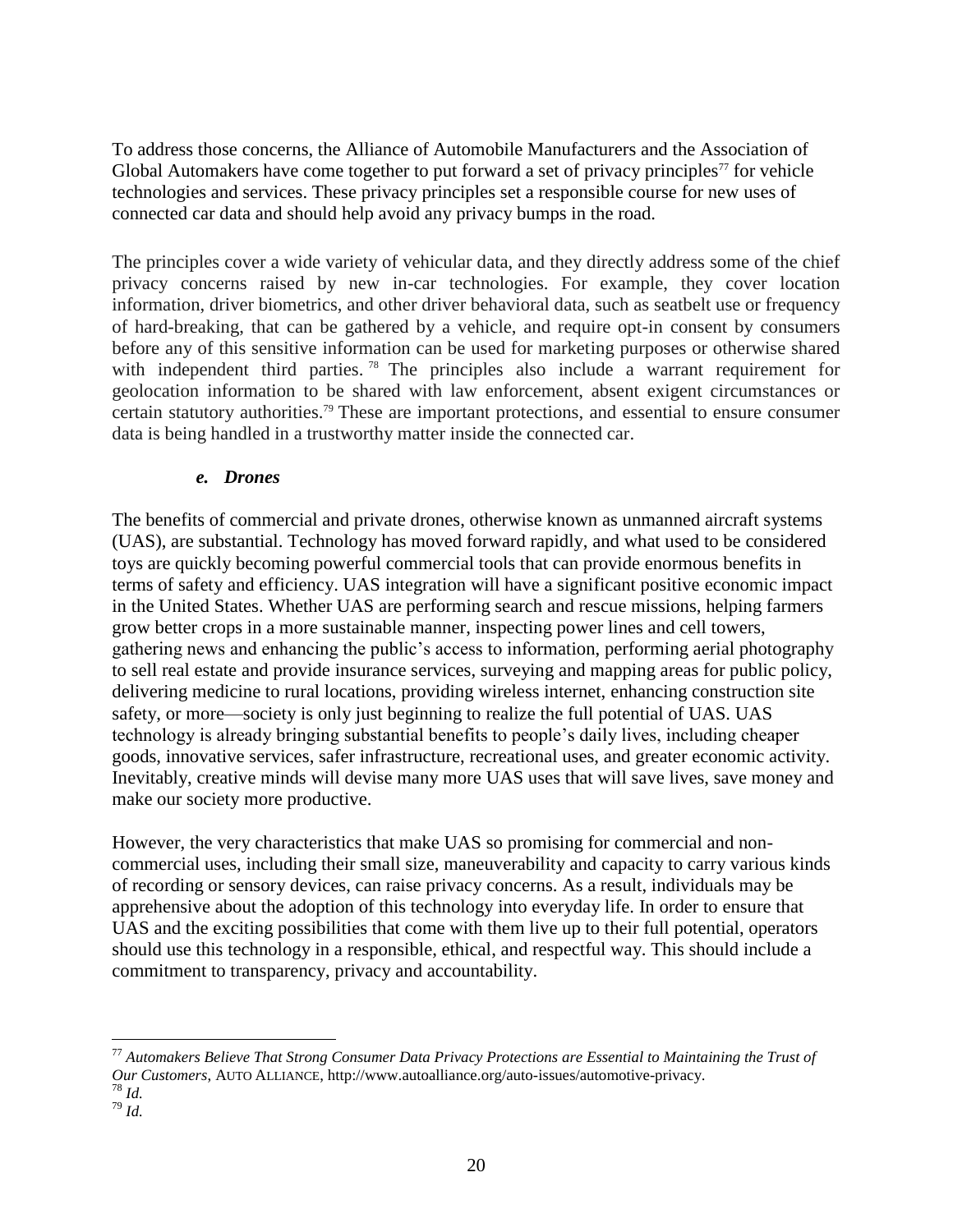The NTIA launched the multistakeholder process on drones in 2015, bringing together a diverse group to find workable solutions to the privacy, transparency, and accountability issues regarding commercial and private use of drones. The group recently agreed on a set of best practices supported by key stakeholders including FPF, Amazon, the Association for Unmanned Vehicle Systems International, the Consumer Technology Association, CTIA – the Wireless Association, New America's Open Technology Institute, PrecisionHawk, the Small UAV Coalition, and X (formerly  $Google[x]$ ).<sup>80</sup>

The best practices are intended to encourage operators to use UAS technology in a responsible, ethical, and respectful way. They provide enough flexibility to support innovative uses of this emerging technology, but at the same time provide firm privacy standards. The best practices acknowledge that the principles are qualified by the understanding that they are to be implemented as "reasonable" and "practical" – in order to allow flexibility for smaller operators, hobbyists or circumstances where compliance would be impractical. FPF has created an easy to read summary of these best practices to help educate drone operators. They are listed below:

- 1. Provide a privacy policy if you anticipate that you may collect personal information.
- 2. When persons have a reasonable expectation of privacy, do not intentionally collect personal information unless you have permission or a compelling reason to do so.
- 3. Avoid persistent and continuous collection of personal information, unless you have permission or a compelling reason to do so.
- 4. Minimize flying over private property, unless it impedes the purpose for which the drone is used, or you have permission, or legal authority.
- 5. Delete or de-identify personal information no longer needed for purposes explained in your privacy policy, unless you have permission to keep it longer or special circumstances exist.
- 6. Establish a process by which persons can request deletion of their personal data or communicate privacy and security concerns.
- 7. Do not use personal information for employment eligibility, promotion, or retention; credit eligibility; or health care treatment eligibility other than when expressly permitted by and subject to the requirements of a sector-specific regulatory framework or with consent.
- 8. Do not use or share personal information for any purpose that is not included in your privacy policy.
- 9. Unless you obtain permission, do not knowingly make personal information public, except if necessary to fulfill the purpose for which the drone is used.

<sup>80</sup> National Telecommunications and Information Administration, *Voluntary Best Practices for UAS Privacy, Transparency, and Accountability* (2016), *available at* https://www.ntia.doc.gov/otherpublication/2016/multistakeholder-process-unmanned-aircraft-systems.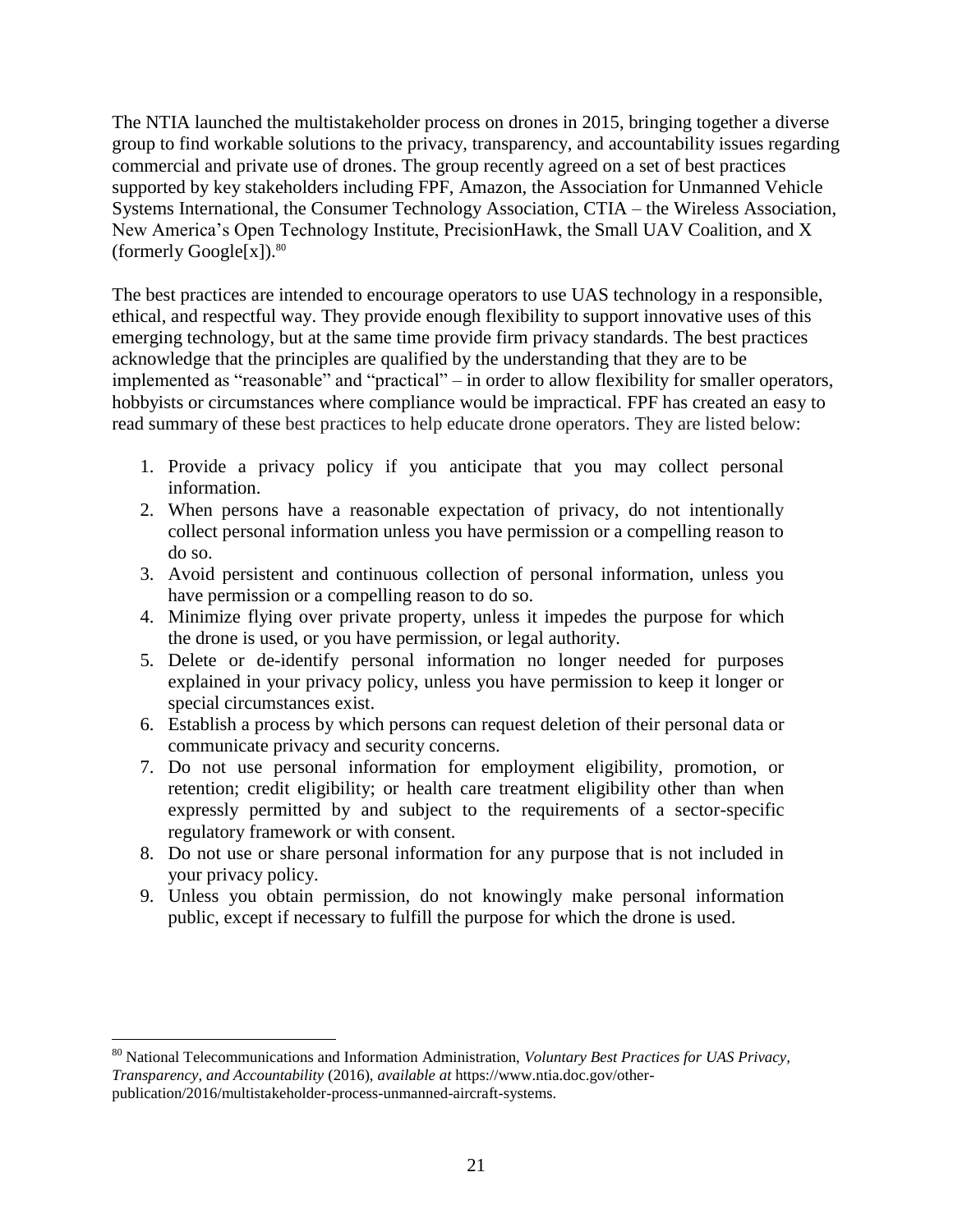10. Do not use or share personal information for marketing purposes without first gaining permission.<sup>81</sup>

FPF's summary of the NTIA's Best Practices for Drone Use highlights measures that drone operators should take to manage security risks to personal information as well, including implementing a program that contains reasonable administrative, technical, and physical safeguards appropriate to the operator's size and complexity, the nature and scope of its activities, and the sensitivity of the covered data.<sup>82</sup>

# *f. Mobile Location Analytics (MLA)*

Increasingly, the mobile advertising space and location technologies are at the forefront of innovative new consumer offerings and emerging privacy questions about how to appropriately handle consumer data. It is not surprising that complex tracking and audience measurement technologies can raise both consumer concerns and regulator interest.

New technologies, which rely on the fact that most people carry a mobile device, now allow venues such as airports, stores, and hotels to receive signals from devices that are in or near them. Mobile Location Analytics (MLA) provides technological solutions for Retailers by developing aggregate reports used to reduce waiting times at checkout, to optimize store layouts and to understand consumer-shopping patterns. The reports are generated by recognizing the Wi-Fi or Bluetooth MAC addresses of cellphones as they interact with store Wi-Fi networks.

Given the potential benefits that Mobile Location Analytics may provide to businesses and consumers, it is important that these practices are subject to privacy controls and are used responsibly to improve the consumer shopping experience. FPF worked with a group of MLA companies and Senator Chuck Schumer to create a Mobile Location Analytics Code of Conduct to provide an enforceable, self-regulatory framework for retail tracking.<sup>83</sup> The Code puts guidelines in place to create best practices that provide transparency and choice for consumers.

Under the Code, companies that collect data through this technology must limit how the information is used and shared and how long it may be retained. The Code mandates that companies de-identify the data and explain in their privacy policy how they do so. Companies are required to get opt-in consent when personal information is collected, or when a consumer will be contacted. The Code calls for opt-out consent where the information collected is not personal. In addition, this data cannot be collected or used in an adverse manner for employment, health care or insurance purposes. The standards put forth in the Code ensure that consumers understand the benefit of the bargain and have choices about how their information is used while allowing technology to continue to improve the shopping experience.

<sup>81</sup> Future of Privacy Forum, *Best Practices for Drone Use* (2016), *available at* https://fpf.org/wpcontent/uploads/2016/05/FINAL-Drone-Graphic.pdf.

<sup>82</sup> *Id.*

<sup>&</sup>lt;sup>83</sup> Press Release, The Future of Privacy Forum and Sen. Schumer Announce Important Agreement to Ensure Consumers Have Opportunity to "Opt-Out" Before Stores Can Track Their Movement via Their Mobile Devices (Oct. 22, 2013), *available at* http://www.futureofprivacy.org/2013/10/22/schumer-and-tech-companies-announceimportant-agreement-to-ensure-consumers-have-opportunity-to-opt-out-before-stores-can-track-their-movementvia-their-cell-phones/.